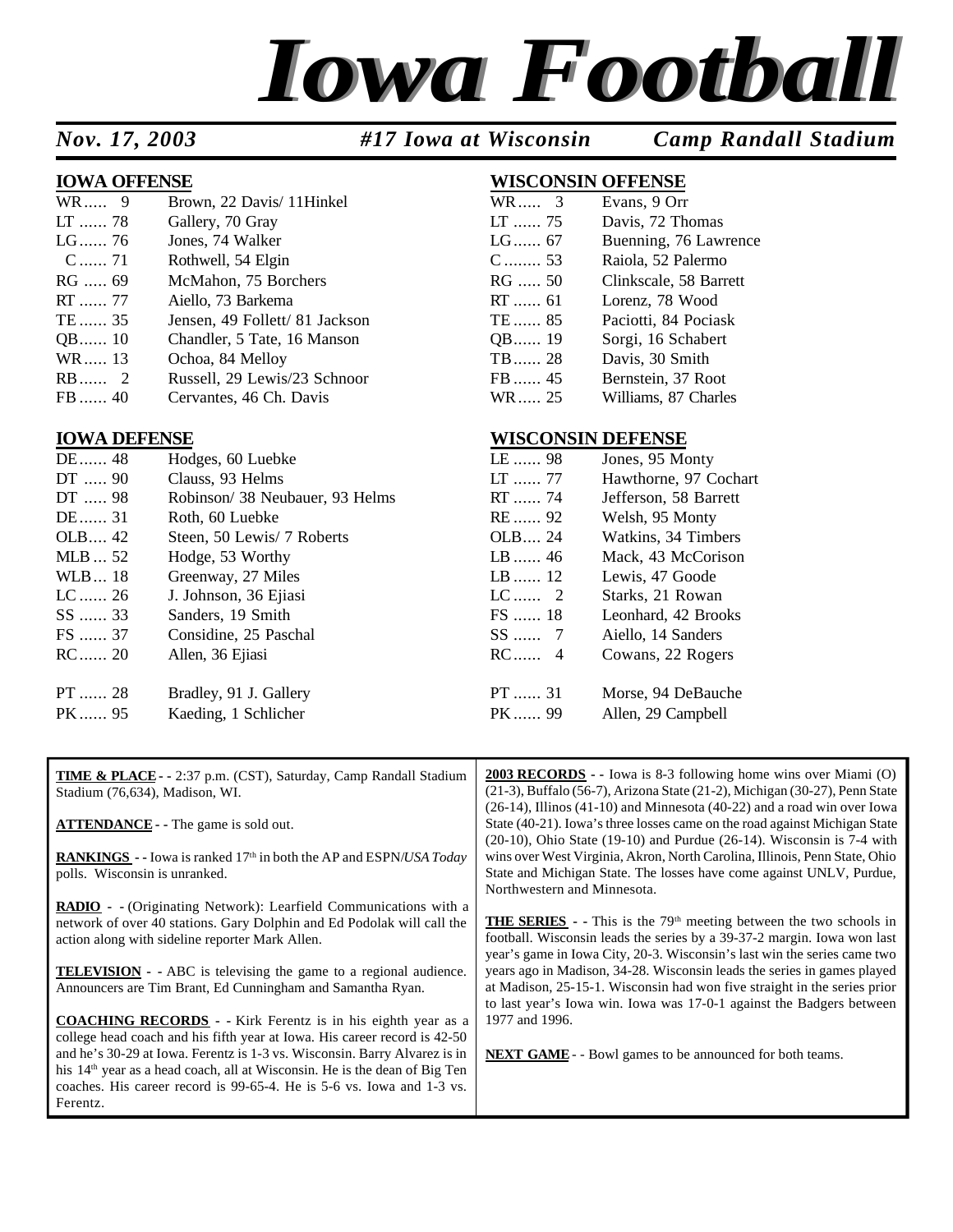# *Iowa Football*

*Nov. 17, 2003 #17 Iowa at Wisconsin Camp Randall Stadium*

#### **Offense**

| OIIEIISE       |        |                        |          |     |      |                                                      |
|----------------|--------|------------------------|----------|-----|------|------------------------------------------------------|
| Pos.  No.      |        | Name                   | Ht.      | Wt. | Yr.  | <b>Hometown (High School)</b>                        |
|                | $\ast$ | Maurice Brown          | $6 - 2$  | 215 | Sr.  | Ft. Lauderdale, FL (St. Thomas Aquinas)              |
| 22             |        | Calvin Davis           | $6 - 1$  | 192 | #Fr. | Iowa City, IA (City)                                 |
| 11<br>or       | $\ast$ | Ed Hinkel              | $6 - 1$  | 188 | So.  | Erie, PA (Cathedral Prep)                            |
| LT<br>78       | ***    | Robert Gallery         | $6 - 7$  | 321 | Sr.  | Masonville, IA (East Buchanan)                       |
| 70             |        | Lee Gray               | $6 - 6$  | 307 | So.  | Dallas, TX (Bishop Dunne)                            |
| LG  76         |        | Mike Jones             | $6 - 5$  | 304 | Fr.  | Oak Lawn, IL (Richards)                              |
| 74             |        | David Walker           | $6 - 2$  | 303 | So.  | Lauderdale Lakes, FL (Anderson)                      |
| C  71          |        | Eric Rothwell          | $6 - 3$  | 294 | Sr.  | McFarland, WI (HS)                                   |
| 54             |        | Mike Elgin             | $6 - 4$  | 260 | #Fr. | Bankston, IA (W. Dubuque)                            |
| RG  69         | $***$  | Pete McMahon           | $6 - 7$  | 326 | Jr.  | Dubuque, IA (Wahlert)                                |
| 75             | $***$  | Kory Borchers          | $6 - 6$  | 293 | Sr.  | Akron, IA (LeMars)                                   |
| RT  77         | $***$  | Sam Aiello             | $6 - 5$  | 305 | Sr.  | Carol Stream, IL (Streamwood)                        |
| 73             | $\ast$ | C.J. Barkema           | $6 - 8$  | 280 | So.  | Muscatine, IA (HS)                                   |
| TE  35         | ***    | Erik Jensen            | $6 - 3$  | 253 | Sr.  | Appleton, WI (East)                                  |
| 49             | $\ast$ | Mike Follett           | $6 - 5$  | 252 | So.  | W. Des Moines, IA (Valley)                           |
| 81<br>or       | $**$   | Tony Jackson           | $6 - 3$  | 265 | Jr.  | Ypsilanti, MI (Willow Run)                           |
| QB  10         | $\ast$ | Nathan Chandler        | $6 - 7$  | 259 | Sr.  | Southlake, TX (Pasadena CC)                          |
| 5              |        | Drew Tate              | $6-0$    | 170 | Fr.  | Baytown, TX (Robert E. Lee)                          |
|                |        | Jason Manson           | $6 - 1$  | 189 | #Fr. |                                                      |
| 16             | $\ast$ |                        |          |     |      | Bloomfield, CT (HS)                                  |
| WR 13          |        | Ramon Ochoa            | $5-10$   | 190 | Sr.  | Maywood, CA (Bell)                                   |
| 84             |        | Matt Melloy            | $6 - 3$  | 200 | So.  | Mt. Pleasant, IA (HS)                                |
| RB  2          | **     | Fred Russell           | $5 - 8$  | 192 | Sr.  | Inkster, MI (Milford Acdy)                           |
| 29             | ∗      | Jermelle Lewis         | $5 - 11$ | 206 | Jr.  | Bloomfield, CT (HS)                                  |
| 23<br>or       | $\ast$ | Marcus Schnoor         | $6-1$    | 192 | So.  | DeWitt, IA (Central)                                 |
| FB<br>40       | ***    | <b>Edgar Cervantes</b> | $6 - 3$  | 244 | Sr.  | Maywood, CA (Bell)                                   |
| 46             |        | Champ Davis            | $6 - 2$  | 215 | Fr.  | Plano, TX (West)                                     |
| PK  95         | ***    | Nate Kaeding           | $6-0$    | 180 | Sr.  | Coralville, IA (West)                                |
| 1              |        | Kyle Schlicher         | $5-9$    | 178 | #Fr. | Ankeny, IA (HS)                                      |
| <b>Defense</b> |        |                        |          |     |      |                                                      |
| Pos.  No.      |        | <b>Name</b>            | Ht.      | Wt. | Yr.  | Hometown (High School)                               |
| DE  48         | ***    | <b>Howard Hodges</b>   | $6 - 2$  | 257 | Sr.  | Copperas Cove, TX (HS)                               |
| 60             |        | Tyler Luebke           | $6-1$    | 268 | Jr.  | Iowa City, IA (West)                                 |
| DT  90         | ***    | Jared Clauss           | $6 - 5$  | 285 | Sr.  | W. Des Moines, IA (Valley)                           |
| 93             |        | Jory Helms             | $6 - 2$  | 270 | Sr.  | Chicago, IL (Leo)                                    |
| DT<br>98       | $***$  | Derreck Robinson       | $6 - 5$  | 287 | Jr.  | Minneapolis, MN (DeLaSalle)                          |
| 38<br>or       |        | Matt Neubauer          | $6 - 6$  | 254 | So.  | Iowa Falls, IA (HS)                                  |
| 93             |        | Jory Helms             | $6 - 2$  | 270 | Sr.  | Chicago, IL (Leo)                                    |
| DE  31         | $***$  | Matt Roth              | $6 - 4$  | 270 | Jr.  | Villa Park, IL (Willowbrook)                         |
| 60             |        | Tyler Luebke           | $6 - 1$  | 268 | Jr.  | Iowa City, IA (West)                                 |
| OLB  42        | ***    | <b>Grant Steen</b>     | $6 - 3$  | 237 | Sr.  |                                                      |
| $50\,$         | **     |                        | $6 - 2$  | 240 | Jr.  | Emmetsburg, IA (HS)<br>Ft. Lauderdale, FL (Anderson) |
|                | ∗      | George Lewis           |          |     |      |                                                      |
| 7<br>or        |        | Jermire Roberts        | $6 - 2$  | 215 | Sr.  | Port Arthur, TX (Trinity Valley CC, TX)              |
| $MLB$<br>52    | $\ast$ | Abdul Hodge            | $6 - 2$  | 232 | So.  | Fort Lauderdale, FL (Anderson)                       |
| 53             | ***    | Kevin Worthy           | $6 - 2$  | 235 | Sr.  | Attala, AL (Etowah)                                  |
| WLB  18        | $\ast$ | Chad Greenway          | $6 - 4$  | 236 | So.  | Mt. Vernon, SD (Mt. Vernon)                          |
| 27             |        | <b>Edmond Miles</b>    | $6 - 1$  | 218 | #Fr. | Tallahassee, FL (Godby)                              |
| LC  26         | $\ast$ | Jovon Johnson          | $5-9$    | 175 | So.  | Erie, PA (Mercyhurst Prep)                           |
| 36             | $***$  | Chigozie Ejiasi        | $6-0$    | 197 | Jr.  | Cedar Rapids, IA (Prairie)                           |
| SS  33         | ***    | <b>Bob Sanders</b>     | $5 - 8$  | 202 | Sr.  | Erie, PA (Cathedral Prep)                            |
| 19             | ***    | Chris Smith            | $5 - 11$ | 195 | Sr.  | Paris, TX (HS)                                       |
| FS 37          | $***$  | Sean Considine         | $6-0$    | 203 | Jr.  | Byron, IL (HS)                                       |
| 25             |        | Marcus Paschal         | $6-0$    | 199 | #Fr. | Largo, FL (Largo)                                    |
| RC  20         | $\ast$ | Antwan Allen           | $5 - 10$ | 176 | So.  | Tampa, FL (Armwood)                                  |
| 36             | $***$  | Chigozie Ejiasi        | $6-0$    | 197 | Jr.  | Cedar Rapids, IA (Prairie)                           |
| PT  28         | $***$  | David Bradley          | $6 - 2$  | 204 | Jr.  | San Diego, CA (Torrey Pines)                         |
| 91             |        | John Gallery           | $6 - 2$  | 248 | So.  | Masonville, IA (E. Buchanan)                         |
|                |        |                        |          |     |      | # - - Indicates redshirt freshman                    |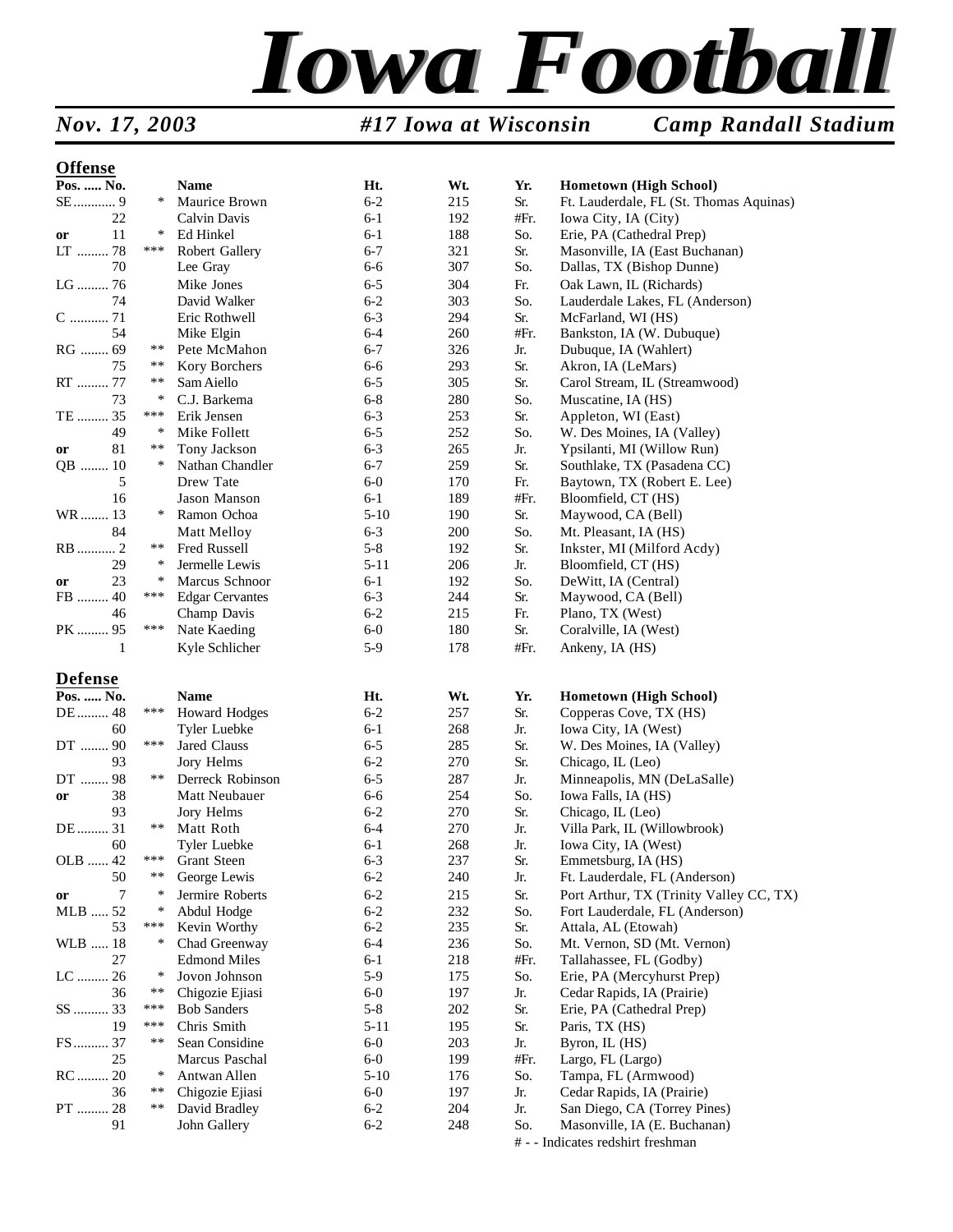

*Nov. 17, 2003 #17 Iowa at Wisconsin Camp Randall Stadium*

#### *IOWA IN ROAD FINALE*

Iowa (8-3, 4-3) will play its final regular season game of 2003 Saturday when it travels to Wisconsin (7-4, 4-3). Game time is 2:37 p.m. in Camp Randall Stadium (76,634). The game is sold out.

#### *ON THE TUBE*

ABC will televise the game to a regional audience. ABC will televise the game to a regional audience. The game is also available on DIRECTV's ESPN GamePlan package. Tim Brant, Ed Cunningham and Samantha Ryan will call the action.

#### *RADIO BROADCAST*

Iowa games are broadcast on the Hawkeye Radio Network. Gary Dolphin handles the play-by-play, with color commentator Ed Podolak and sideline reporter Mark Allen. The Hawkeye Radio Network includes more than 40 stations throughout the state.

#### *FOOTBALL BANQUET*

The Iowa football team will hold its annual banquet at the Iowa Memorial Union main ballroom on Dec. 13. The event is closed to the general public.

#### *HAWKEYE HISTORY*

Iowa has played 1,050 games since beginning football in 1889. Iowa's overall record is 528-483-39 (.521). That includes a 334-191-16 (.632) record in home games, a 194-292-23 (.404) record in games away from Iowa City, a 257-326-25 (.443) mark in Big Ten games and a 216-158-15 (.575) record in Kinnick Stadium.

#### *HAWKEYES ON THE TUBE*

Saturday's contest at Wisconsin will mark the  $41<sup>st</sup>$  consecutive game the Hawkeyes have been selected for television. The last Iowa contest that was not televised was its game at Illinois on Oct. 14, 2000.

#### *HAWKEYE HUDDLE AT WISCONSIN*

The National I-Club and the UI Alumni Association invite all fans to the "Hawkeye Huddle" from 11:30-1:30 p.m. prior to the Wisconsin game Saturday. The "Hawkeye Huddle" will be held at the Wisconsin Union South in the Varsity Room, located at 227 North Randall Avenue in Madison. The free reception features refreshments, snacks, Hawk Shop door prizes, Herky, and the Iowa cheerleaders.

#### *2003 Schedule/Results*

| <b>Nov. 22</b> | at Wisconsin, 2:37 p.m. |   |           | <b>Nov. 22</b> | Iowa, 2:37 p.m.  |   |           |
|----------------|-------------------------|---|-----------|----------------|------------------|---|-----------|
| Nov. 15        | Minnesota               | W | $40-22$   | Nov. 15        | Michigan State   | W | 56-21     |
| Nov. 8         | at Purdue               | L | 14-26     | Nov. $8$       | at Minnesota     | L | 34-37     |
| Nov. $1$       | <b>Illinois</b>         | W | 41-10     | Oct. 25        | at Northwestern  | L | 7-16      |
| Oct. 25        | Penn State              | W | $26-14$   | Oct. 18        | Purdue           | L | $23 - 26$ |
| Oct. 18        | at Ohio State           | L | $10-19$   | Oct. 11        | Ohio State       | W | $17-10$   |
| Oct.4          | Michigan                | W | $30 - 27$ | Oct.4          | at Penn State    | W | $30 - 23$ |
| Sept. 27       | at Michigan State L     |   | $10 - 20$ | Sept. 27       | at Illinois      | W | $38 - 20$ |
| Sept. 20       | Arizona State           | W | $21-2$    | Sept. 20       | North Carolina   | W | 38-27     |
| Sept. 13       | at Iowa State           | W | $40 - 21$ | Sept. 13       | <b>UNLV</b>      | L | $5-23$    |
| Sept. 6        | <b>Buffalo</b>          | W | 56-7      | Sept. 6        | Akron            | w | 48-31     |
| Aug. 30        | Miami (OH)              | W | $21-3$    | Aug. 30        | at West Virginia | W | $24 - 17$ |
|                |                         |   |           |                |                  |   |           |

#### **Iowa (8-3, 4-3) Wisconsin (7-4, 4-3)**

| 30 | at West Virginia | W | 24-17     |
|----|------------------|---|-----------|
| 5  | Akron            | W | 48-31     |
| 13 | UNLV             | L | $5 - 23$  |
| 20 | North Carolina   | W | 38-27     |
| 27 | at Illinois      | W | 38-20     |
|    | at Penn State    | W | $30 - 23$ |
| 1  | Ohio State       | W | $17-10$   |
| 8  | Purdue           | L | $23 - 26$ |
| 5  | at Northwestern  | L | $7-16$    |
| ζ  | at Minnesota     | L | 34-37     |
| .5 | Michigan State   | W | 56-21     |
| :2 | Iowa, 2:37 p.m.  |   |           |

#### *IN THE RANKINGS*

Iowa is ranked  $17<sup>th</sup>$  in both the Associated Press and ESPN/*USA Today* polls. Wisconsin received votes in both major polls. The Hawkeyes have been ranked as high as ninth in the ESPN/*USA Today* poll twice this year. This year marks the first time in school history that Iowa has been ranked in the top 10 three times after falling out following a loss. Below is a list of Iowa in the rankings this season.

#### *Two Major Polls*

| Preseason | <b>RV/RV</b> |
|-----------|--------------|
| Aug. 24   | 25/RV        |
| Aug. 31   | 23/RV        |
| Sept. 7   | 19/23        |
| Sept. 14  | 1418         |
| Sept. 21  | 9/13         |
| Sept. 28  | 19/23        |
| Oct. $5$  | 15/14        |
| Oct. 12   | 9/9          |
| Oct. 19   | 16/16        |
| Oct. 26   | 14/13        |
| Nov. 2    | 10/10        |
| Nov. 9    | 20/20        |
| Nov. 16   | 17/17        |
|           |              |

ESPN-*USA Today*/Associated Press

#### *ON THIS DATE*

Iowa is 8-4 when playing on Nov. 22. The Hawkeyes defeated Iowa State 10- 0 in 1919, Michigan 9-2 in 1924, Nebraska 12-7 in 1930, Notre Dame 31- 21 in 1958, Illinois 40-0 in 1969, Michigan State 41-0 in 1980 and Minnesota 30- 27 in 1986 and 31-0 in 1997. Iowa lost to Nebraska 12-0 in 1913 and 14-13 in 1941, Notre Dame 27-0 in 1952 and Michigan State 27-23 in 1975.

#### *ON THE SAME STAFF*

Iowa's Kirk Ferentz and Wisconsin's Barry Alvarez served on the same Iowa coaching staff from 1981-86. Ferentz was Iowa's offensive line coach from 1981-89 and Alvarez coached the Hawkeye linebackers from 1979-86.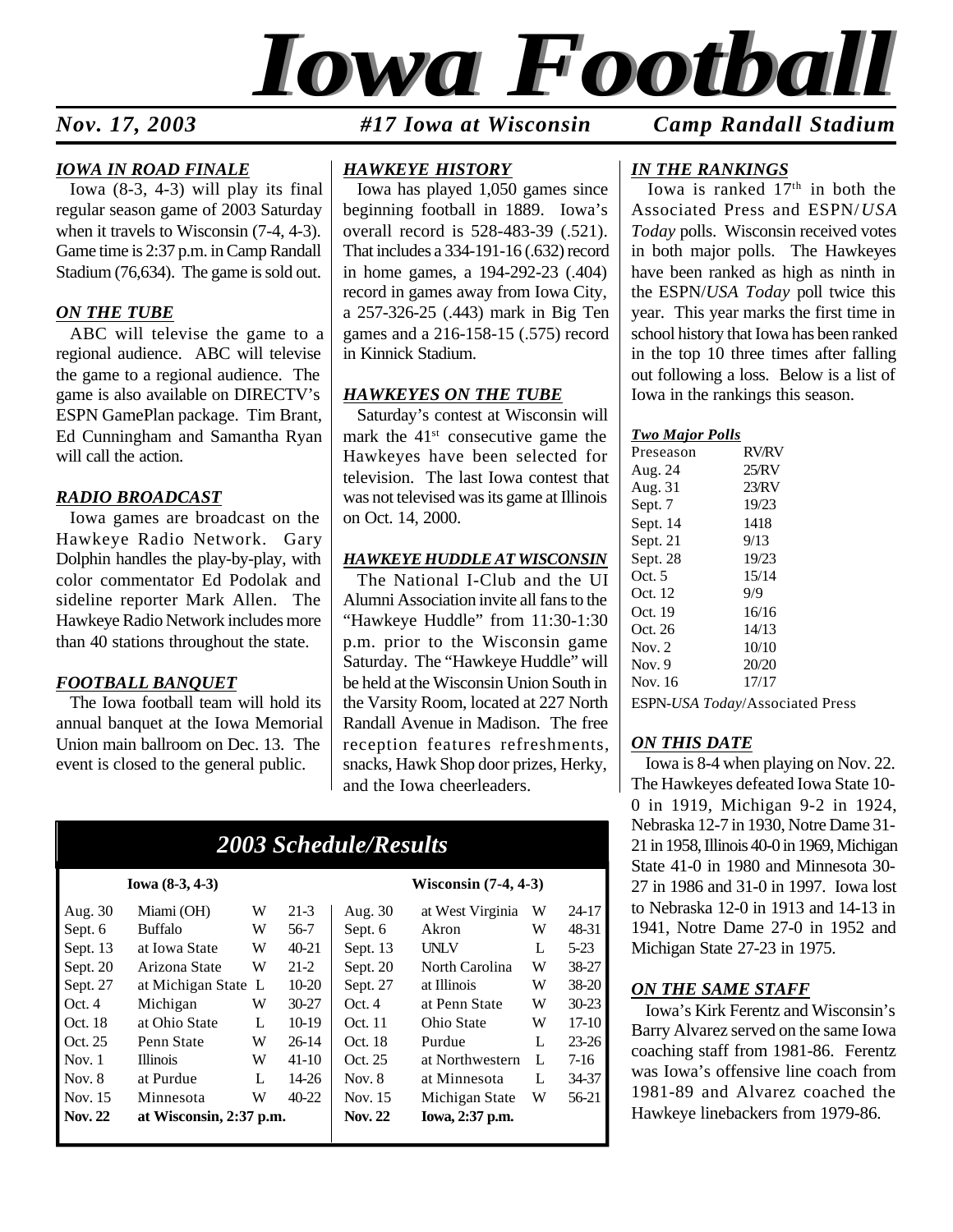## *Coach Kirk Ferentz*

The 2002 Associated Press Coach of the Year, Walter Camp Coach of the Year, AFCA Regional Coach of the Year and Big Ten Coach of the Year, Kirk Ferentz (pronounced FAIR-rintz, rhymes with parents), is in his fifth season as Iowa's head football coach. He resurrected the Iowa program and led the 2002 Hawkeyes to an 11-2 record, a Big Ten title and an Orange Bowl berth.



Ferentz, at Iowa, holds an overall record of 30-29 and an 19-20 mark in Big Ten games. He holds a 23-8 record in Iowa's last 31 games. In almost eight seasons as a college head coach his career mark is 42-50. Taking over a program that won three games in 1998, Ferentz guided the 2001 Hawkeyes to a 7-5 overall record, including a win in the Alamo Bowl over Texas Tech. Iowa in 2001 was 4-4 in the Big Ten, earning a fourth place tie.

Ferentz and the Hawkeyes posted a 3-9 record in 2000, winning two of the final three games of the season while playing one of the strongest schedules in the nation.

Twenty of Iowa's 59 games over the last four seasons have been decided by seven points or less and 22 of the 59 were played against opponents who were ranked in the top 25 at the time.

Ferentz joined the Iowa staff after serving as assistant head coach and offensive line coach of the Baltimore Ravens of the National Football League. He had been part of the Baltimore (Cleveland Browns prior to the move) staff for six years.

Ferentz was named head coach of the Maine Bears in 1990 and held that position for three years. Ferentz was a member of Hayden Fry's Iowa staff for nine years as offensive line coach (1981-89). He coordinated Iowa's running game during his coaching stint with the Hawkeyes. Iowa appeared in eight bowl games during the time Ferentz was an Iowa assistant, posting a 4-4 record. A pair of Rose Bowls (1982 & 1986), two Holiday Bowl appearances (1986 & 1987) and a pair of Peach Bowl visits (1982 & 1988), along with appearances in the Gator (1983) and Freedom Bowls (1984) highlighted his previous Iowa stay. Iowa's record in those nine years was 73-33-4 and included two 10-win and two nine-win seasons.

Ferentz was born in Royal Oak, MI, and attended high school in Pittsburgh, PA. Kirk earned his bachelor's degree in English Education from the University of Connecticut in 1978, where he was a football captain.

Ferentz is 1-3 vs. Wisconsin and Badger Coach Barry Alvarez.

#### *WISCONSIN COACH BARRY ALVAREZ*

Barry Alvarez is in his 14th year as a college head coach, all at Wisconsin. Alvarez has posted a career mark of 99- 65-4 (.601). Alvarez is the winningest football coach in Wisconsin history. Alvarez previously was an assistant coach at Notre Dame (1987-89) and Iowa (1979-86) and he also coached at Mason City HS (1976-78). He has guided the Badgers to victories in the 1994, 1999 and 2000 Rose Bowls, the 1995 Hall of Fame Bowl, the 1996 Copper Bowl, the 2000 Sun Bowl, the 2002 Alamo Bowl, and Wisconsin also participated in the 1998 Outback Bowl. Alvarez was the Big Ten Conference Coach of the Year in 1993 and 1998.

Alvarez is 5-6 vs. Iowa and 3-1 vs. Hawkeye Coach Kirk Ferentz.

#### *SANDERS AND KAEDING EARN BIG TEN HONORS*

SS Bob Sanders and PK Nate Kaeding were both honored by the Big Ten after their outstanding performances in Iowa's 40-22 win over Minnesota.

Sanders led the Iowa defense with a season-high 16 tackles (10 solo), collected two tackles for loss, including one sack and forced a career-high three fumbles, recovering one. In one of the turning points of the game, Sanders forced and recovered a Minnesota fumble on Iowa's goal line in the second quarter, stopping a Golden Gopher scoring threat. The two-time first team all-Big Ten selection earned the second weekly honor of his career and first since the 2001 campaign.

PK Nate Kaeding was named co-Special Teams Player of the Week along with OSU punter B.J. Sander. Kaeding tied career highs in points in a game (16), field goals in a game (4) and longest field goal (55). In addition, the 16 points and four field goals in a game tie his own school record and the 55-yard field goal ties as the third longest field goal in school history. The senior has kicked four field goals in a game twice this season and four times in his career. This marks the second time this season and fifth time in Kaeding's career that he has earned the weekly honor from the Big Ten. He has earned the accolade at least once in each of his four years.

Iowa has had at least one conference Player of the Week five of the 11 weeks it has played. Below is a list of Iowa players named Big Ten Player of the Week.

| <b>Date</b> | Honor                | <b>Player</b>      |
|-------------|----------------------|--------------------|
| 9/1         | Co-Defense           | Jovon Johnson      |
|             | <b>Special Teams</b> | David Bradley      |
| 9/15        | <b>Special Teams</b> | Nate Kaeding       |
| 10/22       | Co-Defense           | Chad Greenway      |
| 11/3        | Co-Defense           | Matt Roth          |
| 11/17       | Co-Special Teams     | Nate Kaeding       |
|             | Defense              | <b>Bob Sanders</b> |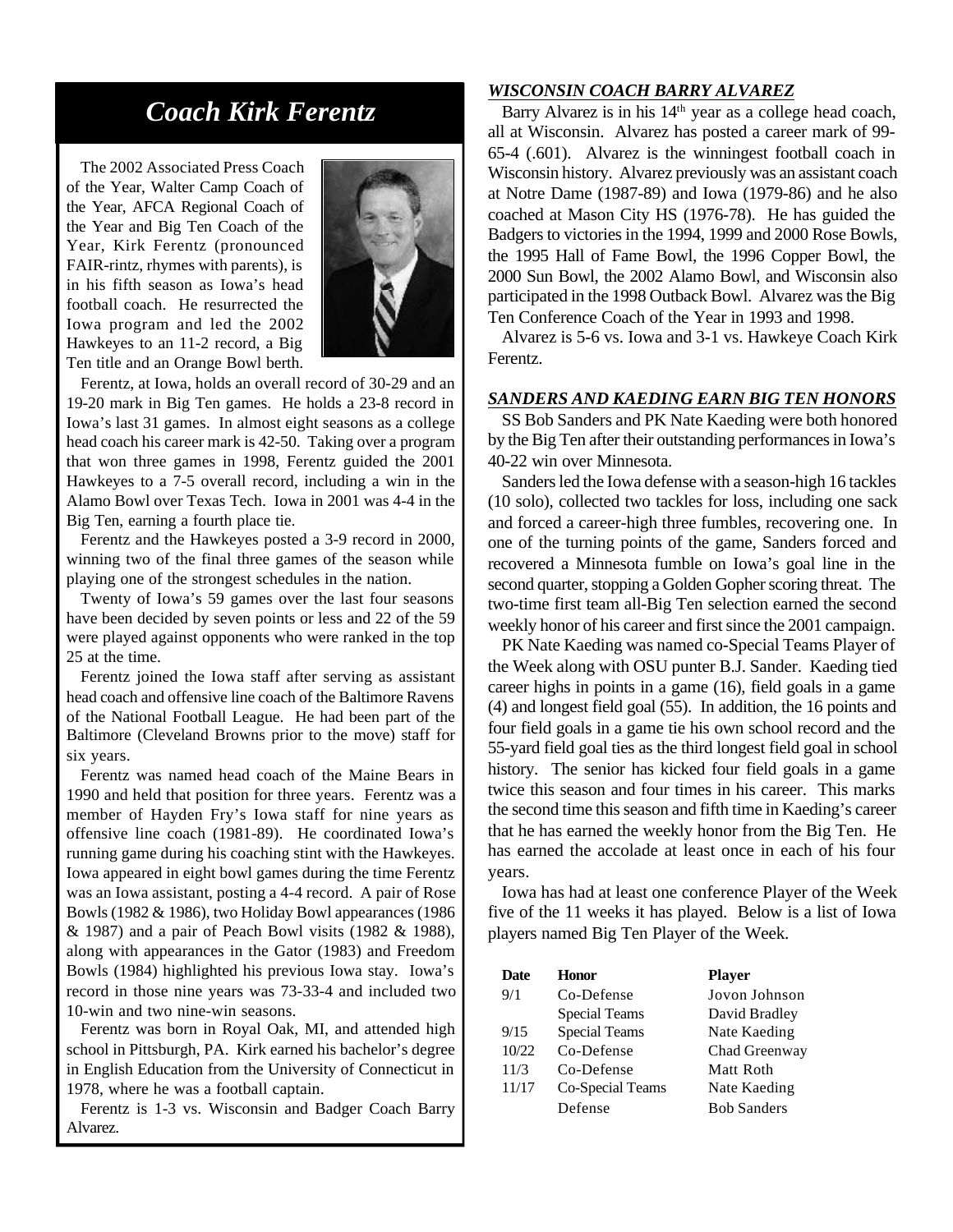#### *THE SERIES*

Wisconsin holds a slim 39-37-2 advantage in the series that began with a 44-0 Badger victory in 1894. The Hawkeyes snapped a five-game losing streak to the Badgers with a 20- 3 victory in Iowa City last year. Iowa has won 11 of the last 16 meetings. Wisconsin holds a 25-15-1 advantage in games played in Madison. The Badgers have won the last three contests in Madison. The last Iowa victory in Madison was in 1995 (33-20). Here are the results:

| 10/29/1894  | L | 0-44      | $*10/19/63$        | L           | $7 - 10$  |
|-------------|---|-----------|--------------------|-------------|-----------|
| 11/03/06    | L | $4 - 18$  | 10/17/64           | L           | 21-31     |
| $*11/02/07$ | L | $5-6$     | 10/02/65           | L           | 13-16     |
| 11/23/11    | L | $0 - 12$  | $*10/01/66$        | L           | $0 - 7$   |
| $*11/04/12$ | L | 10-28     | 10/21/67           | L           | 21-21     |
| 11/27/17    | L | $0 - 20$  | $*10/19/68$        | W           | $41-0$    |
| 11/15/24    | W | $21 - 7$  | 10/11/69           | L           | 17-23     |
| $*11/07/25$ | L | $0-6$     | $*10/10/70$        | W           | $24 - 14$ |
| 11/13/26    | L | $10-20$   | $*10/30/71$        | W           | 20-16     |
| 11/12/27    | W | $16-0$    | 11/04/72           | L           | $14-16$   |
| $*11/17/28$ | L | $0 - 13$  | 11/10/73           | L           | $7 - 35$  |
| 10/26/29    | W | $14-0$    | $*11/09/74$        | L           | 15-28     |
| 10/08/32    | L | $0 - 34$  | $*11/08/75$        | W           | 45-28     |
| $*10/21/33$ | W | $26 - 7$  | 11/06/76           | L           | 21-38     |
| 10/16/37    | L | $6 - 13$  | 11/12/77           | W           | $24 - 8$  |
| $*10/08/38$ | L | 13-31     | $*11/18/78$        | W           | 38-24     |
| 10/28/39    | W | 19-13     | 10/27/79           | W           | 24-13     |
| $*10/12/40$ | W | $30 - 12$ | $*11/01/80$        | W           | $22 - 13$ |
| 10/18/41    | L | $0 - 23$  | 11/14/81           | W           | $17 - 7$  |
| $*10/07/42$ | W | $6-0$     | $*11/13/82$        | W           | 28-14     |
| $*10/02/43$ | L | $5 - 7$   | 11/05/83           | W           | 34-14     |
| 11/11/44    | L | $7 - 26$  | $*11/03/84$        | $\mathbf T$ | $10-10$   |
| $*11/03/45$ | L | $7 - 27$  | 10/12/85           | W           | 23-13     |
| 11/09/46    | W | $21 - 7$  | $*10/11/86$        | W           | $17-6$    |
| 11/08/47    | L | 14-46     | 10/10/87           | W           | $31-10$   |
| $*10/30/48$ | W | 19-13     | $*10/08/88$        | W           | $31-6$    |
| 11/12/49    | L | 13-35     | 10/14/89           | W           | 31-24     |
| $*10/14/50$ | L | $0 - 14$  | $*10/13/90$        | W           | $30-10$   |
| 11/17/51    | L | $7 - 34$  | 10/12/91           | W           | $10-6$    |
| $*10/18/52$ | L | 13-42     | $*10/10/92$        | W           | 23-22     |
| 10/31/53    | L | $6 - 10$  | 11/18/95           | W           | 33-20     |
| $*10/30/54$ | W | $13 - 7$  | $*11/16/96$        | W           | $31-0$    |
| 10/01/55    | L | 14-37     | 11/08/97           | L           | $10-13$   |
| $*10/13/56$ | W | $13 - 7$  | $*10/24/98$        | L           | $31-0$    |
| $*10/19/57$ | W | $21 - 7$  | 11/13/99           | L           | $3-41$    |
| 10/18/58    | W | 20-9      | $*10/28/00$        | L           | $7 - 13$  |
| 10/17/59    | L | 16-25     | 11/03/01           | L           | 28-34     |
| $*10/15/60$ | W | 28-21     | $*11/2/02$         | W           | $20-3$    |
| $*10/12/61$ | W | $47 - 15$ |                    |             |           |
| 10/20/62    | L | 14-42     | * - - at Iowa City |             |           |
|             |   |           |                    |             |           |

#### *IOWA, WISCONSIN NOTES*

*•* Iowa SS Bob Sanders was named the Big Ten Defensive Player of the Week and PK Nate Kaeding earned co-special teams honors, while Wisconsin WR Lee Evans was named the league's Offensive Player of the Week.

*•* Iowa is 1-3 on the road this year, including 0-3 in Big Ten road contests. Wisconsin is 4-2 at home this year, including 2-1 in league contests.

*•* The Iowa roster includes four players from the state of Wisconsin. They are TE Erik Jensen (Appleton), OL Eric Rothwell (McFarland), DL John Traynor (Milton) and LB Eric Zilisch (Hartland). The Wisconsin roster includes just one Iowan, OL Jake Wood, who attended Pleasant Valley HS. Wisconsin LB Kyle McCorison is a transfer from Northern Iowa.

*•* Iowa Strength Coach Chris Doyle was the assistant strength coach at Wisconsin from 1996-98. Doyle's assistant at Iowa, James Dobson, earned his degree from Wisconsin and worked with the Badger football team for three seasons.

*•* John Chadima, Wisconsin's director of football operations and an assistant athletic director, is a native of Cedar Rapids, IA and an Iowa graduate. Chadima was an Iowa football manager from 1983-87 and an administrative graduate assistant from 1987-89 before joining the staff at Wisconsin. *•* Saturday marks the first time Iowa finishes its regular season

against Wisconsin since the 1912 season.

*•* Saturday marks the fourth time this season that Iowa will be televised on ABC. The Hawkeyes are 2-1 in games televised on ABC this year. Iowa's loss came on the road at Ohio State (19-10).

*•* Wisconsin Coach Barry Alvarez is a win away from his 100<sup>th</sup> career coaching victory.

*•* Saturday features two of the league's top punt returners. Wisconsin's Jim Leonhard leads the conference with a 15.3 average on 28 attempts. Iowa's Ramon Ochoa ranks fourth with an average of 12.9 on 34 attempts.

#### *WISCONSIN CRUISES PAST MICHIGAN STATE*

Wisconsin snapped a three-game losing streak with a 56- 21 victory over then-No. 15 Michigan State. The Badgers totaled 630 yards of total offense, compared to Michigan State's 310. Wisconsin took advantage of 11 Spartan penalties and three turnovers (2 interceptions, 1 fumble). QB Jim Sorgi completed 16-24 passes for a career-high 380 yards and five touchdowns. WR Lee Evans caught 10 passes for a school record 258 yards and five touchdowns. His five touchdowns tied a Big Ten record for touchdown receptions in a single game. RB Dwayne Smith rushed 21 times for a career-high 207 yards and three scores. The Badgers defense held Michigan State to 95 yards rushing and sacked Spartan QB Jeff Smoker five times.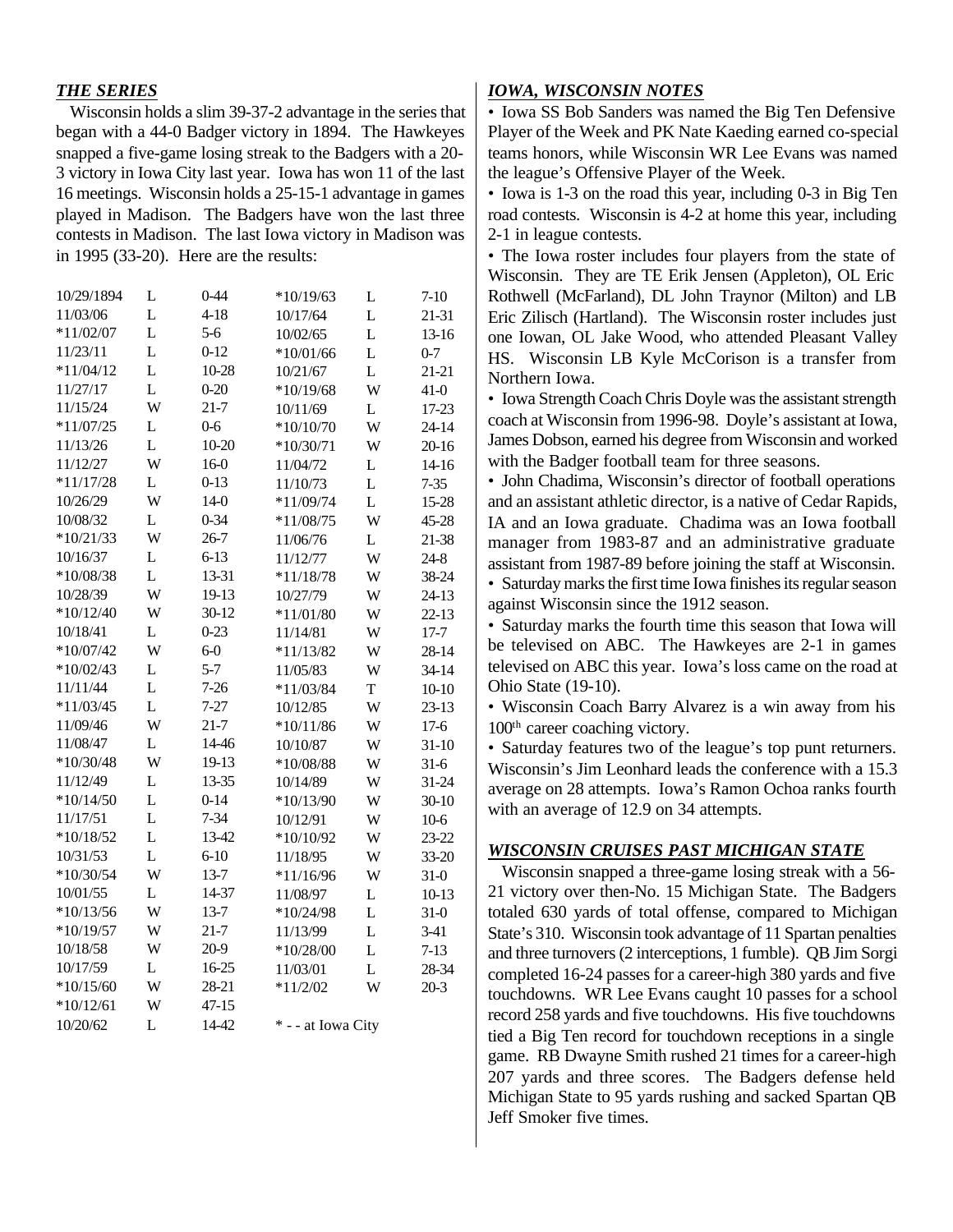## *Iowa 40, Minnesota 22*

Iowa forced five turnovers en route to a 40-22 victory over No. 17 Minnesota on senior day. Iowa's senior class was responsible for 34 of Iowa's 40 points. The Hawkeye win was their third straight over the Golden Gophers and their third win over a nationally ranked opponent at home this year.

The Hawkeyes scored 37 straight points after Minnesota took a 6-3 lead into the second quarter. QB Nathan Chandler scored his fifth touchdown of the season on a two-yard run. RB Jermelle Lewis scored Iowa's second touchdown on a 34-yard run. PK Nate Kaeding finished the Hawkeyes scoring in the first half when he converted a 55-yard field goal, which matched his career high and tied the school record for the third longest field goal.

Kaeding converted two field goals (33 and 38) to open the scoring in the third quarter. WR Ramon Ochoa then caught a five-yard touchdown pass from Chandler to stretch Iowa's lead to 33-6. FB Edgar Cervantes scored on a one-yard scoring run to finish the Iowa scoring early in the fourth quarter.

Kaeding tied his own school records for kicking points in a game (16), field goals made in a game (4) and longest field goal made (55).

Chandler completed 17-28 passes for 210 yards and one touchdown. He also rushed six times for 29 yards and one touchdown. Lewis rushed for 63 yards on nine attempts and scored one touchdown. WR Ramon Ochoa caught his teamleading fifth touchdown reception this year and posted career highs in receptions (8) and receiving yards (92).

Iowa had four players record double figures in tackles: SS Bob Sanders (16), LB Abdul Hodge (16), LB Howard Hodges (12) and LB Chad Greenway (10). In addition to his season-high 16 tackles (10 solo), Sanders forced a career high three fumbles, recovered one fumble on the goal line and had one sack. Hodge's 16 tackles (9 solo) matches a career high.

The Big Ten honored Sanders and Kaeding's performances. Sanders was named Defensive Player of the Week, while Kaeding earned special teams accolades. Here are the statistics:

| <b>Team Stats</b>    | <b>IOWA</b>   | <b>MINNESOTA</b> |
|----------------------|---------------|------------------|
| <b>First Downs</b>   | 15            | 29               |
| Rushes-Yards         | 31-134        | 51-175           |
| Passing Yards        | 210           | 388              |
| Passes (C-A-I)       | $17 - 28 - 1$ | $28 - 46 - 1$    |
| <b>Total Offense</b> | 344           | 563              |
| Punts-Average        | 5-45.2        | $3 - 34.7$       |
| Fumbles-Lost         | $0 - 0$       | $5-4$            |
| Penalties-Yards      | $3-5$         | 7-66             |
| Possession Time      | 24:26         | 35:34            |

#### *HAWKEYES THIRD IN BOWL APPEARNACES*

Iowa ranks third in the Big Ten in bowl appearances. Ohio State and Michigan have received a conference-best 34 bowl bids each, while the Hawkeyes have gone to 18 bowls. Michigan State ranks fourth with 15. Penn State has gone to seven bowls while a member of the Big Ten Conference.

#### *FINAL MINNESOTA GAME NOTES*

*•* Iowa improved its record to 29-38-2 when playing for Floyd of Rosedale.

*•* Fred Russell's 46-yard opening kickoff return was Iowa's longest this season. The previous long was 38 yards by Ramon Ochoa at Iowa State (9/13). The 46-yard return also marked the longest kickoff return of his career. He had a 32-yard return vs. Indiana in 2001.

*•* Kaeding's 16 kicking points moved him past Dan Stultz of Ohio State for third in career kick scoring in the Big Ten Conference. Kaeding has 345 career kick points. Purdue's Travis Dorsch (1998-01) is second with 355 kick points.

*•* DT Jared Clauss and LB Grant Steen both returned to action on defense after they were both injured in Iowa's victory over Penn State (10/25).

*•* David Bradley posted a career long 75-yard punt in the second quarter. The 75-yard punt ties as the fifth-longest in school history tying, Nick Gallery's 75-yard punt vs. Indiana (10/14/95).

*•* Iowa recorded its fifth straight sellout of the season. Iowa finished the 2003 season with an average attendance of 65,798, its best home attendance average since 1998 (68,330).

*•* Iowa scored first for the first time since it scored a touchdown on its opening drive vs. Illinois. The Hawkeyes are 4-0 when they score first.

*•* Iowa had a season-low three penalties for five yards.

• Minnesota's five turnovers (4 fumbles, 1 interception) is a season high by Iowa's defense. Iowa had four turnovers in its 21-3 win over Miami, OH (8/30). Entering the game, Minnesota had 11 turnovers (6 interceptions, 5 fumbles) for the season.

*•* Iowa finished the season undefeated at home, marking the first undefeated home season since finishing 6-0 in 1997. This year marked the first time the Hawkeyes completed a season with a 7-0 home record.

#### *IOWA EXTENDS HOME WINNING STREAK*

Iowa's 40-22 win over Minnesota last week extended its home winning streak to 12. The 12-game home winning streak, dating back to 2002, is a new Kinnick Stadium record. Overall, Iowa's longest home winning streak is 20 games, dating from Nov. 19, 1918 to Oct. 20, 1923.

In Big Ten games only, Iowa's current streak of nine straight wins is the best for the Hawkeyes in Kinnick Stadium. Overall, Iowa won 10 straight home conference games from Nov. 9, 1918 to Oct. 20, 1923. The current nine-game win streak in conference games began with a 42-24 win over Minnesota in 2001.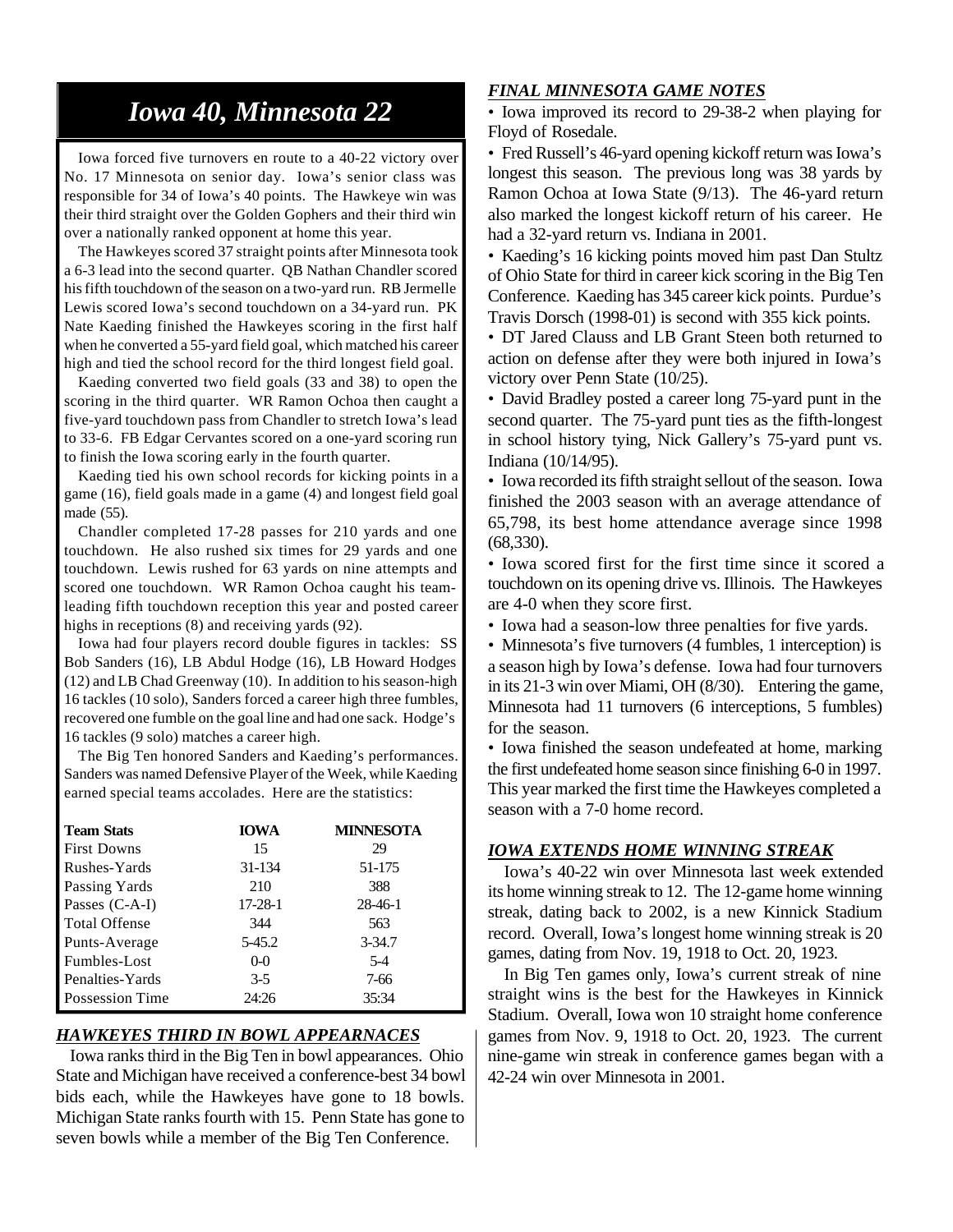#### *LAST MEETING*

Iowa continued its balanced play with a 20-3 victory over rival Wisconsin. The Hawkeyes out-gained the Badgers 405 to 215 en route to its sixth-straight conference win.

The Hawkeyes scored 17 unanswered points after Wisconsin tied the contest at three in the second quarter. With 1:03 left in the half, QB Brad Banks hooked-up with WR Maurice Brown for a 21-yard touchdown to give Iowa a 10-3 lead at the break.

PK Nate Kaeding connected on a 30-yard field goal followed by a Banks 23-yard touchdown pass to TE Dallas Clark to finish the scoring in the third quarter.

Banks led the Iowa offense with 296 yards of total offense. He completed 17-30 passes for a career-high 275 yards and two touchdowns and no interceptions. He also rushed nine times for 21 yards.

Brown paced Iowa's receivers with six receptions for 107 yards and a touchdown. Clark caught five passes for 97 yards and a score. RB Jermelle Lewis led Iowa's ground attack with 81 yards on 25 attempts.

Defensively, LB Fred Barr and DB Derek Pagel each collected nine tackles to lead the Hawkeyes. Pagel also recorded his team-leading fourth interception and had a pass deflection. DE Jonathan Babineaux collected one of Iowa's three sacks and finished with six tackles. Here are the statistics:

| <b>Team Stats</b>    | <b>IOWA</b> | WISCONSIN  |
|----------------------|-------------|------------|
| <b>First Downs</b>   | 19          | 14         |
| Rushes-Yards         | 37-130      | 33-78      |
| Passing Yards        | 275         | 137        |
| Passes $(C-A-I)$     | $17-30-0$   | $11-30-2$  |
| <b>Total Offense</b> | 405         | 215        |
| Punts-Average        | 6-38.8      | $8 - 36.3$ |
| Fumbles-Lost         | $1-0$       | $1-0$      |
| Penalties-Yards      | 8-64        | $6-40$     |
| Possession Time      | 32:35       | 27:25      |

#### *IOWA LEADERSHIP COUNCIL*

Iowa's Leadership Council for the 2003 season includes 13 players (five seniors, three juniors, three sophomores two redshirt freshmen and a true freshman). Permanent team captains are named at the conclusion of each season. The Leadership Council for this season includes seniors Robert Gallery, Bob Sanders, Nathan Chandler, Nate Kaeding and Jared Clauss, juniors Sean Considine, Jonathan Babineaux and Jermelle Lewis, sophomores Ed Hinkel, Abdul Hodge and Chad Greenway, redshirt freshmen Jason Manson and Cy Phillips and true freshman Drew Tate.

## *Iowa Internet Address*

For information on The University of Iowa athletic department and the Iowa football team World Wide Web, go to:

#### **http://www.hawkeyesports.com**

Information on the football team and all other University of Iowa athletic teams, including schedules, rosters, statistics, season outlooks and other information, is available at those sites.

#### *KAEDING AND CLAUSS EARN ACADEMIC HONOR*

PK Nate Kaeding and DL Jared Clauss have been named to the Verizon District VII first team Academic All-America squad. This marks the second consecutive year Kaeding has been selected to the first team. Clauss was named to the second team last season. Kaeding is a history major with a 3.48 GPA and Clauss is a communication studies major with a 3.53 GPA.

#### *HAWKEYE COACHES IN THE HALL OF FAME*

Iowa is currently tied for second with the most coaches in the College Football Hall of Fame with five. Iowa's inductees include Howard Jones, Dr. Eddie Anderson, Edward 'Slip' Madigan, Forest Evashevski and Hayden Fry. Nebraska boasts the most coaches in the Hall of Fame with six.

#### *FOUR PUNT BLOCKS IS A FIRST FOR IOWA*

For what is believed to be the first time in school history, Iowa has blocked four opponent punts in a single season.

Sean Considine blocked two punts in the win at Iowa State, Chris Smith blocked a Michigan punt in Iowa's 30-27 win over the Wolverines and Chad Greenway blocked a punt in the 26-14 win over Penn State. The first block at Iowa State and the block vs. Penn State were returned for Iowa touchdowns, while the Hawkeyes added a field goal following the second block at Iowa State and the block vs. Michigan.

 The Hawkeyes blocked two punts, one field goal and one PAT attempt last season and last blocked three punts in 1991.

#### *FAMILY AFFAIR*

Iowa Head Coach Kirk Ferentz and his son, Brian, Ferentz are believed to be one of only five father-son duos in Division I this year. They join Lee Owens and his son Andy from Akron, Art Briles and his son Kendal from Houston, Tony Samuel and his son Travis from New Mexico State and Mike Bellotti and his son Luke from Oregon.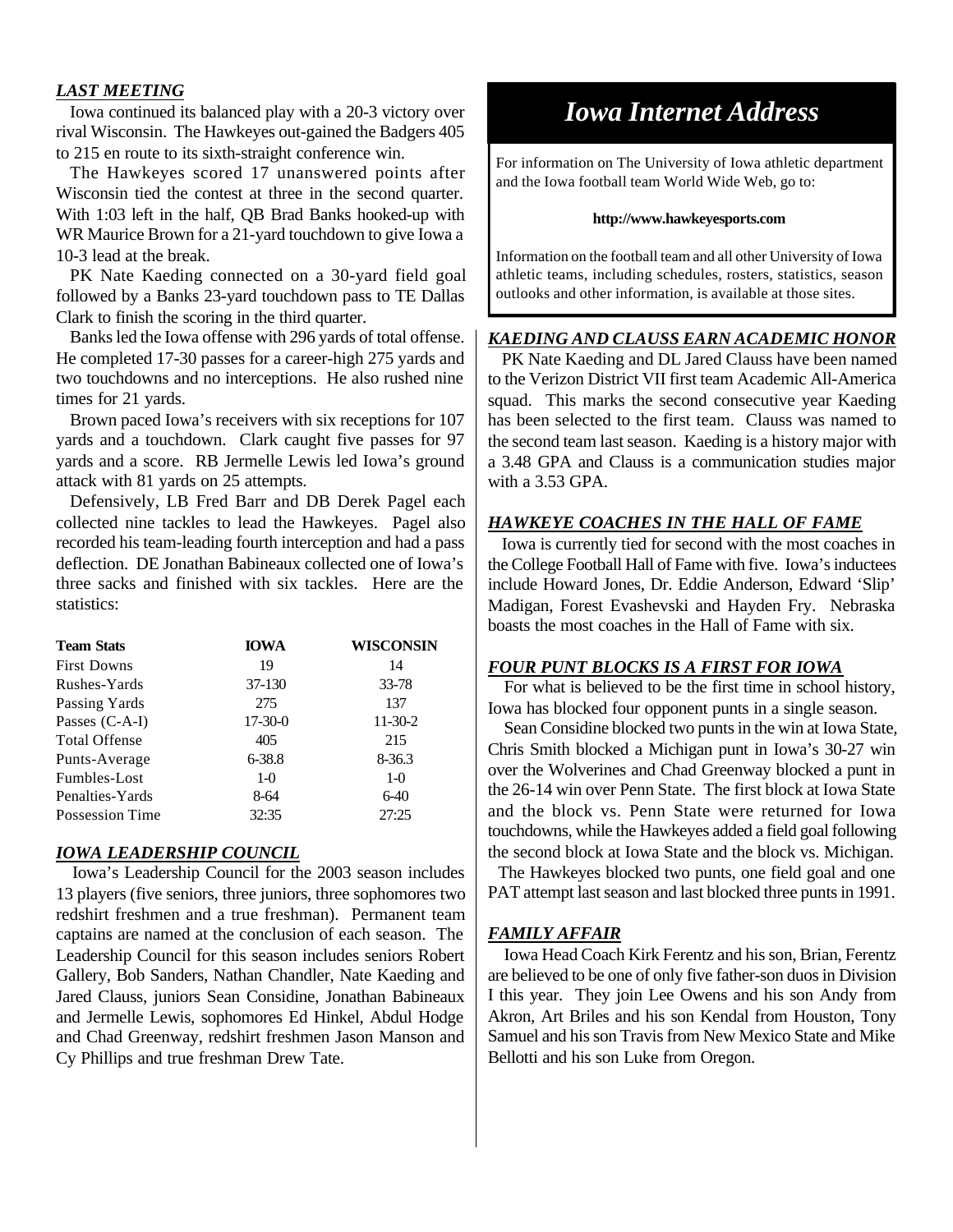#### *FIRST CAREER TOUCHDOWNS*

Iowa has had 11 players record their first career touchdowns this year. The list includes FB Aaron Mickens (vs. Miami, OH), DB Sean Considine (vs. Buffalo), A.J. Johnson (vs. Buffalo), QB Nathan Chandler (vs. Buffalo), TE Erik Jensen (vs. Arizona State), TE Mike Follett (at Michigan State), WR Calvin Davis (vs. Michigan), PK Nate Kaeding (at Ohio State), WR Matt Melloy (vs. Penn State), SS Bob Sanders (Illinois) and TE Tony Jackson (Illinois).

#### *CAPTAINS BY THE WEEK*

Iowa's game captains are selected each week. Following is a game-by-game list of Hawkeye captains:

| Miami, OH:             | OL Robert Gallery, PK Nate Kaeding       |
|------------------------|------------------------------------------|
|                        | LB Grant Steen, DE Howard Hodges         |
| <b>Buffalo:</b>        | OL Robert Gallery, RB Fred Russell       |
|                        | DT Jared Clauss, PK Nate Kaeding         |
| <b>Iowa State:</b>     | OL Robert Gallery, PK Nate Kaeding       |
|                        | WR Maurice Brown, DT Jared Clauss        |
|                        | <b>LB</b> Grant Steen                    |
| <b>Arizona State:</b>  | OL Robert Gallery, DE Howard Hodges      |
|                        | DB Sean Considine, DL Jonathon Babineaux |
| <b>Michigan State:</b> | RB Fred Russell, OL Robert Gallery       |
|                        | DL Jared Clauss, WR Ramon Ochoa          |
| Michigan:              | OL Robert Gallery, PK Nate Kaeding       |
|                        | SS Bob Sanders, LB Howard Hodges         |
| <b>Ohio State:</b>     | OL Robert Gallery, RB Fred Russell       |
|                        | SS Bob Sanders, LB Grant Steen           |
|                        | PK Nate Kaeding                          |
| <b>Penn State:</b>     | OL Robert Gallery, FB Edgar Cervantes    |
|                        | DT Jared Clauss, SS Bob Sanders          |
| <b>Illinois:</b>       | OL Robert Gallery, FB Fred Russell       |
|                        | SS Bob Sanders, DE Howard Hodges         |
|                        | DB Chris Smith                           |
| <b>Purdue:</b>         | OL Robert Gallery, QB Nathan Chandler    |
|                        | SS Bob Sanders, DE Howard Hodges         |
|                        | PK Nate Kaeding                          |
| <b>Minnesota:</b>      | OL Robert Gallery, WR Maurice Brown      |
|                        | SS Bob Sanders, PK Nate Kaeding          |

#### *TRUE FRESHMEN IN 2003*

Iowa has had seven true freshmen see action this year, WR Scott Chandler, FB Champ Davis, WR James Townsend, RB A.J. Johnson, OL Mike Jones, WR Eric McCollom and QB Drew Tate.

Tate has played in five games and has completed 6-10 passes for 55 yards and one touchdown, which was a 13 yard pass completion to WR Matt Melloy vs. Illinois. The native of Baytown, TX, has also rushed five times for 46 yards.

Jones played and started his first five games at left guard the last five weeks.

Johnson has rushed 18 times for 46 yards.

Davis has rushed for 30 yards on six attempts, 22 of which came against Buffalo. Davis also caught three passes for 33 yards against the Bulls.

McCollom and Townsend saw their first action in Iowa's win over Arizona State. Townsend has caught three passes for 16 yards. McCollom has played primarily as a wide receiver, but did have one rushing attempt from the quarterback position. Chandler played in his first game at Michigan State and also saw action vs. Michigan, but did not catch a pass in either game.

Iowa had only two true freshmen play last season (DB Jovon Johnson and WR Clinton Solomon).

#### *KAEDING NAMED LOU GROZA FINALIST*

PK Nate Kaeding is in his final season after becoming the first Hawkeye to ever win the Lou Groza Award, which is given to the nation's top place kicker, last year. He is one of three finalists for the 2003 Lou Groza Award. The other finalists are Trey DiCarlo (Oklahoma) and Jonathon Nichols (Mississippi).

Kaeding was also named to the Verizon Academic all-District first team last week. After receiving numerous accolades last season, Kaeding entered his senior season on four pre-season all-America Teams (*Sports Illustrated*, *Playboy*, *Athlon* and *The Sporting News*).

Last week vs. Minnesota, Kaeding tied career highs in points in a game (16), field goals in a game (4) and longest field goal (55). In addition, the 16 points and four field goals in a game tied his own school record and the 55-yard field goal ties as the third longest in school history. His efforts earned him co-Special Teams Player of the Week, marking the second time this season and fifth time in his career that he has earned the accolade from the Big Ten.

Kaeding has kicked four field goals in a game twice this year and four times in his career. He first accomplished the feat in a win at Penn State in 2000. He also kicked four field goals in Iowa's Alamo Bowl win over Texas Tech in 2001 and at Iowa State this year.

Kaeding was named Big Ten Special Teams Player of the Week for the first time this year on Sept. 15. He became Iowa's career scoring leader after he set a school record for most kicking points in a game (16) at Iowa State. Kaeding kicked four PATs and four field goals. Kaeding passed Ron Houghtlin as Iowa's all-time scoring leader, who held the record since 1987.

Kaeding has 345 career kick points and 351 overall. His 345 points rank third all-time in kick scoring in the Big Ten Conference. Purdue's Travis Dorsch (1998-01) is second with 355 kick points.

Kaeding collected his first career touchdown at Ohio State when he scored a five-yard touchdown on a fake field goal in the fourth quarter.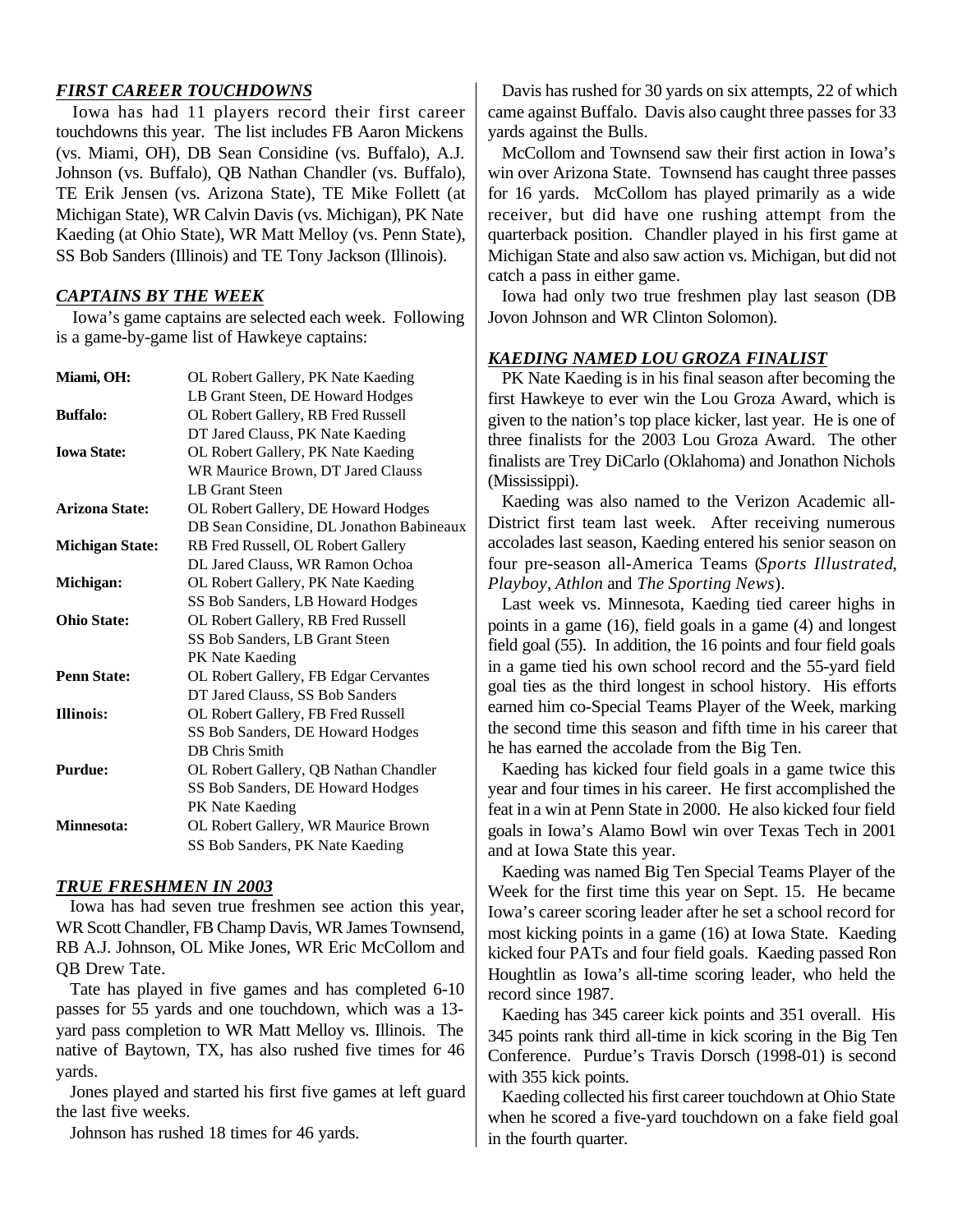## *2003 Big Ten Standings*

|                 | <b>Big Ten</b> |   |      | <b>All Games</b> |                |      |  |
|-----------------|----------------|---|------|------------------|----------------|------|--|
|                 | W              | L | Pct. | w                | L              | Pct. |  |
| Ohio State      | 6              | 1 | .857 | 10               |                | .909 |  |
| Michigan        | 6              | 1 | .857 | 9                | $\overline{c}$ | .818 |  |
| Purdue          | 5              | 2 | .714 | 8                | 3              | .727 |  |
| Minnesota       | 5              | 3 | .625 | 9                | 3              | .750 |  |
| <b>IOWA</b>     | 4              | 3 | .571 | 8                | 3              | .727 |  |
| Michigan St.    | 4              | 3 | .571 | 7                | 4              | .636 |  |
| Wisconsin       | 4              | 3 | .571 |                  | 4              | .636 |  |
| Northwestern    | 3              | 4 | .429 | 5                | 6              | .455 |  |
| Penn State      | 1              | 6 | .143 | 3                | 8              | .273 |  |
| Indiana         |                | 6 | .143 | $\mathfrak{D}$   | 9              | .182 |  |
| <b>Illinois</b> | 0              | 7 | .000 |                  | 10             | .091 |  |

Kaeding missed his third career PAT following a Penn State block in the second quarter this year. He had converted 56 straight PATs before the block. Kaeding's previous miss was at Penn State last year. It was also blocked.

For the season, Kaeding has converted 15-16 field goals and 33-34 PATs. He ranks seventh in the Big Ten in scoring (7.6) and fourth in kicking points (7.1) and field goals made (1.36).

Kaeding has made 62-78 career field goal attempts, including 22-27 from outside 40 yards and a perfect 4-4 from outside 50 yards, and 159-162 PATs. Kaeding is the school record holder for career field goals (62) and PATs (159). The 62 career field goals rank fifth in Big Ten history. Michigan's Remy Hamilton (1993-96) ranks fourth with 63.

A year ago, he was selected as a first team all-America selection by *The Sporting News*, the Football Writers Association, ESPN.com and CNN-SI.com and a second team choice by the Associated Press. He was also named to the first team all-Big Ten coaches team, while earning second team laurels by the media. Kaeding was also a 2002 Verizon Academic all-America second team selection.

Kaeding made 57-58 PATs and 21-24 field goals to finish last season with 120 points. Kaeding's 120 points are an Iowa single season scoring record and a Big Ten single season kick scoring record. He set an Iowa single season record for PATs made (57) and attempted (58). His only PAT miss and one of his three missed field goals were blocked.

The Coralville, IA, native had an overall consecutive field goal streak of 22 (19 in 2002) end after missing a 27-yard attempt vs. Wisconsin last year. Prior to that game, his last miss was in the first quarter of the 2001 Alamo Bowl win.

#### *GALLERY AMONG TOP LINEMEN*

Senior offensive tackle Robert Gallery (6-7, 320) is a top candidate for the Outland Trophy and the Lombardi Award. He was last week named to the list of semi-finalists for the Lombardi Award. He was a first team all-Big Ten selection last season and he is the only returning starter in Iowa's offensive line. Gallery was also named to several pre-season all-America teams. He is a first team all-America selection by *The Sporting News*, *Sports Illustrated* and *Playboy* and a second team all-America pick by *Athlon* Sports. In addition to his talents on the field, Gallery has been a member of the academic all-Big Ten team in each of the last two years.

Gallery has started 42 consecutive games at tackle after moving from tight end his freshman year. His 42-game starting streak is tops in the Big Ten.

Gallery is the only Iowa player to be selected a team captain every week this year.

In addition, ESPN NFL Draft expert Mel Kiper Jr. has Gallery listed as his fourth overall prospect for next spring's draft.

#### *JOHNSON ENDS SCORING THREATS*

DB Jovon Johnson has intercepted four passes this year, two in the end zone.

Johnson returned his fourth interception of the year eight yards last week vs. Minnesota. It marked the second straight season that he has intercepted Minnesota QB Asad Abdul-Khaliq. He collected two interceptions against Miami (OH) quarterback Ben Roethlisberger, one of which came in the end zone. Johnson intercepted his third pass of the season, in the end zone, against Arizona State.

Johnson ranks second in the Big Ten in interceptions (4) and 45th in the nation. Additionally, he ranks ninth on the team in tackles (36) and is tied for first in pass break-ups (10). He ranks third in the Big Ten in passes defended (14).

He has eight interceptions in 23 career games, which ties for 15th in career interceptions at Iowa.

He was named Big Ten co-Defensive Player of the Week along with Ohio State defensive end Simon Fraser on Sept. 1. Johnson led the Iowa secondary with two interceptions, the fifth and sixth of his career. Johnson returned his first interception 20 yards to the Iowa one-yard line, which led to Iowa's second touchdown. He intercepted his second pass in the end zone to erase a potential Miami (OH) scoring drive. He also finished with five tackles and three pass break-ups.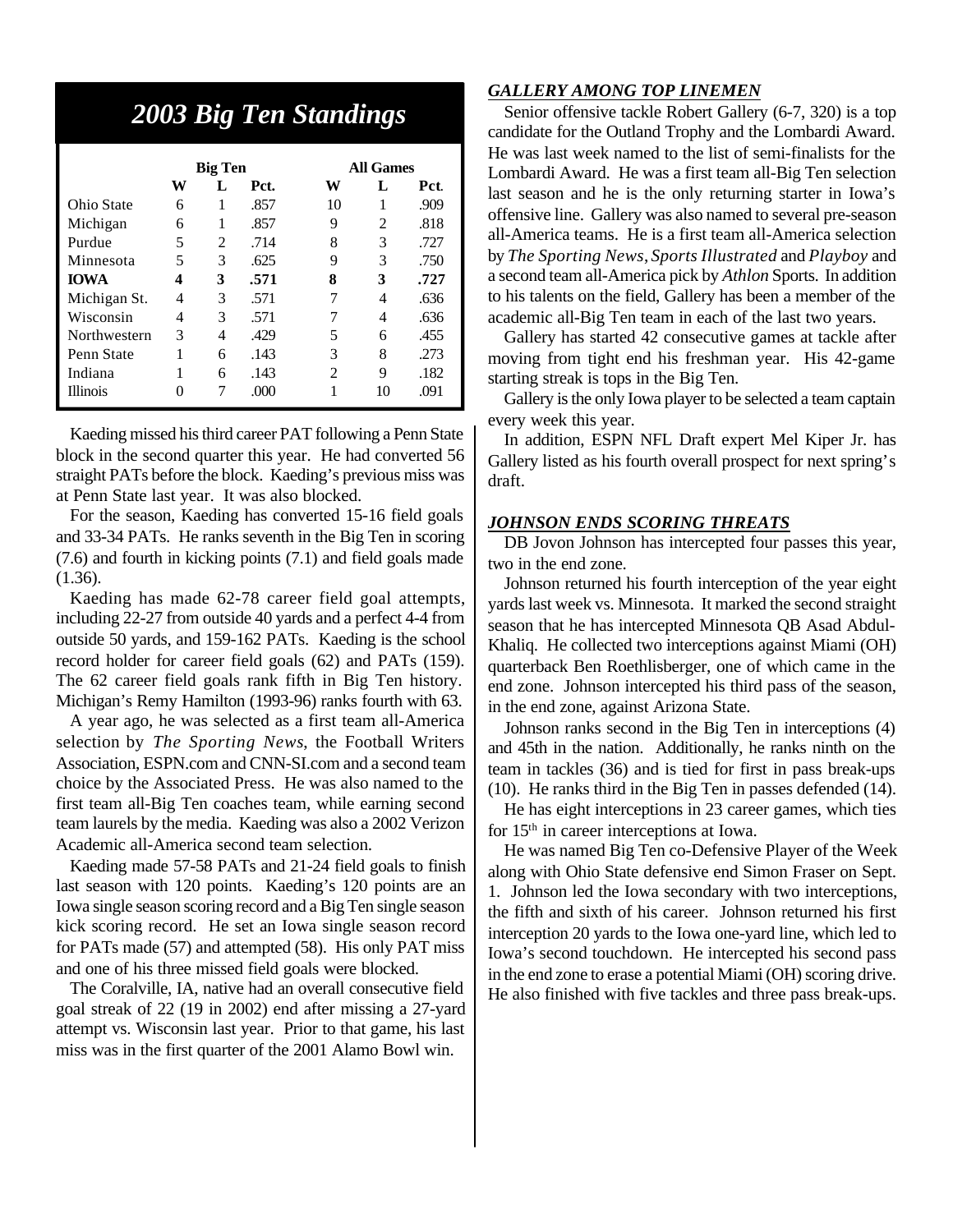## *Iowa in Big Ten & NCAA Statistics*

| <b>Player</b>                     | Category                         | <b>Stats</b> | Big 10     | <b>NCAA</b>       |
|-----------------------------------|----------------------------------|--------------|------------|-------------------|
| Abdul Hodge<br><b>Bob Sanders</b> | Tackles<br><b>Forced Fumbles</b> | 10.8<br>6    | 1st<br>1st | ----<br>----      |
|                                   | <b>Tackles</b>                   | 10.6         | 2nd        | ----              |
| Chad Greenway<br>Nate Kaeding     | Field Goal Pct.                  | 93.8%        | 2nd        | $---$             |
| <b>Fred Russell</b>               | <b>Rushing Yards</b>             | 97.1         | 2nd        | 28th              |
| Jovon Johnson                     | Interceptions                    | 0.36         | 2nd        | 45th              |
| Matt Roth                         | <b>Sacks</b>                     | 0.95         | 2nd        | ----              |
| Matt Roth                         | <b>Forced Fumbles</b>            | 4            | 2nd        | ----              |
| Ramon Ochoa                       | All Purpose Yards                | 117.6        | 3rd        | 52nd              |
| Jovon Johnson                     | Passes Defended                  | 14           | 3rd        | $---$             |
| Ramon Ochoa                       | <b>Punt Returns</b>              | 12.9         | 4th        | 21st              |
| Nate Kaeding                      | <b>Field Goals</b>               | 1.36         | 4th        | 29th              |
| <b>Howard Hodges</b>              | Sacks                            | 0.82         | 4th        | $---$             |
| Nate Kaeding                      | Scoring (Kick)                   | 7.1          | 4th        | ----              |
| Matt Roth                         | TFL                              | 1.27         | 5th        | $---$             |
| Nathan Chandler                   | Pass Efficiency                  | 129.3        | 5th        | 50th              |
| Ramon Ochoa                       | KO Returns                       | 22.0         | 5th        | 65th              |
| <b>Fred Russell</b>               | All Purpose Yards                | 104.7        | 6th        | 83rd              |
| Nate Kaeding                      | Scoring                          | 7.6          | 7th        | 37th              |
| David Bradley                     | Punting                          | 40.9         | 8th        | 55th              |
| Nathan Chandler                   | <b>Total Offense</b>             | 175.0        | 8th        | 74th              |
| Nate Kaeding                      | PAT Pct.                         | 97.1%        | 8th        | ----              |
| Nathan Chandler                   | Passing Yards                    | 164.0        | 9th        | ----              |
| Chad Greenway                     | TFL                              | 0.95         | 10th       | ----              |
| <b>Team Statistics</b>            |                                  |              |            |                   |
| Category                          | <b>Stats</b>                     | Big 10       |            | <b>NCAA</b>       |
| <b>KO</b> Returns                 | 22.7                             | 2nd          |            | 29th              |
| Red zone Defense                  | 63.0%                            | 2nd          |            | $---$             |
| <b>Scoring Defense</b>            | 15.6                             | 3rd          |            | 9th               |
| <b>Rushing Defense</b>            | 88.8                             | 3rd          |            | 10th              |
| Red zone Offense                  | 87.0%                            | 3rd          |            | ----              |
| <b>Total Defense</b>              | 309.0                            | 4th          |            | 17th              |
| <b>Punt Returns</b>               | 13.4                             | 4th          |            | 18th              |
| Net Punting                       | 37.2                             | 4th          |            | 38th              |
| <b>Sacks</b>                      | 30                               | 4th          |            |                   |
| <b>KO</b> Coverage                | 16.8                             | 4th          |            |                   |
| <b>Rushing Offense</b>            | 164.5                            | 5th          |            | 50th              |
| Turnover Margin                   | $+2$                             | 5th          |            | 50th              |
| Scoring                           | 28.1                             | 5th          |            | 51st              |
| Pass Efficiency                   | 129.2                            | 5th          |            | 53rd              |
| Pass Efficiency Def.              | 111.8                            | 6th          |            | 28th              |
| Passing Defense                   | 220.2                            | 6th          |            | 64th              |
| <b>QB Sacks Allowed</b>           | 20                               | 6th          |            | ----              |
| Third Down Conv. %                | 38.0                             | 8th          |            | ----              |
| <b>Total Offense</b>              | 333.5                            | 8th          |            | 95th              |
| Time of Possession                | 29:12                            | 8th          |            |                   |
| Penalty Yards                     | 54.6                             | 8th          |            |                   |
| <b>First Downs</b>                | 192                              | 10th         |            |                   |
| Passing Offense                   | 169.0                            | 11th         |            | 102 <sub>nd</sub> |

#### *SANDERS LEADS IOWA SECONDARY*

Senior SS Bob Sanders collected 10 tackles (5 solo) at Ohio State to top 300 career tackles. Sanders was named the Big Ten Defensive Player of the Week for the second time in his career after collecting a season-high 16 tackles (10 solo), including two for loss and one sack, forcing a career-high three fumbles and recovering one vs. Minnesota. Sanders ranks ninth in school history with 339 career tackles. He is four tackles from moving past Aaron Kampman (1998-01) for eighth on Iowa's career tackle chart.

The native of Erie, PA, has collected 62 tackles in seven games this season. He ranks third on the team in tackles and leads the Big Ten in forced fumbles (6). All six forced fumbles have come in conference games.

Against Illinois, Sanders registered three tackles (2 solo), forced a fumble and recovered a fumble, which he returned three yards for his first career touchdown. The previous week vs. Penn State, Sanders forced two fumbles and registered six tackles (4 solo).

Sanders, who underwent arthroscopic surgery on his right foot Sept. 5, returned to Iowa's lineup at Michigan State after missing three games and recorded seven tackles (5 solo). Sanders collected seven tackles (six solo) and had one pass break-up vs. Michigan in his first start of the season.

Sanders is a candidate for the Jim Thorpe Defensive Back of the Year award and the Bronko Nagurski Defensive Player of the Year award. He was also named a pre-season first team all-American by *The Sporting News* and third team all-American by *Athlon* Sports.

Sanders did not start in Iowa's season-opener against Miami (OH) due to his foot injury, but did see significant minutes.

Sanders was a first team all-Big Ten selection by both the media and coaches last season and was named as a fourth team all-America selection by *The Sporting News*. It marked the second straight year Sanders was honored as a first team all-Big Ten selection.

#### *BROWN RETURNS TO ACTION*

After missing six games due to injury, WR Maurice Brown has returned to action. In his first game back from injury, Brown saw limited action and caught two passes for 31 yards vs. Illinois. At Purdue, Brown caught a career-high eight receptions and matched a career high with 129 receiving yards. He had a touchdown reception in the first half called back due to an Iowa penalty. Brown had at least 100 receiving yards for the first time this year and the sixth time in his career.

Last week vs. Minnesota, Brown caught two passes for 38 yards.

Brown ranks second on the team in receptions (26), receiving yards (407) and touchdown receptions (3).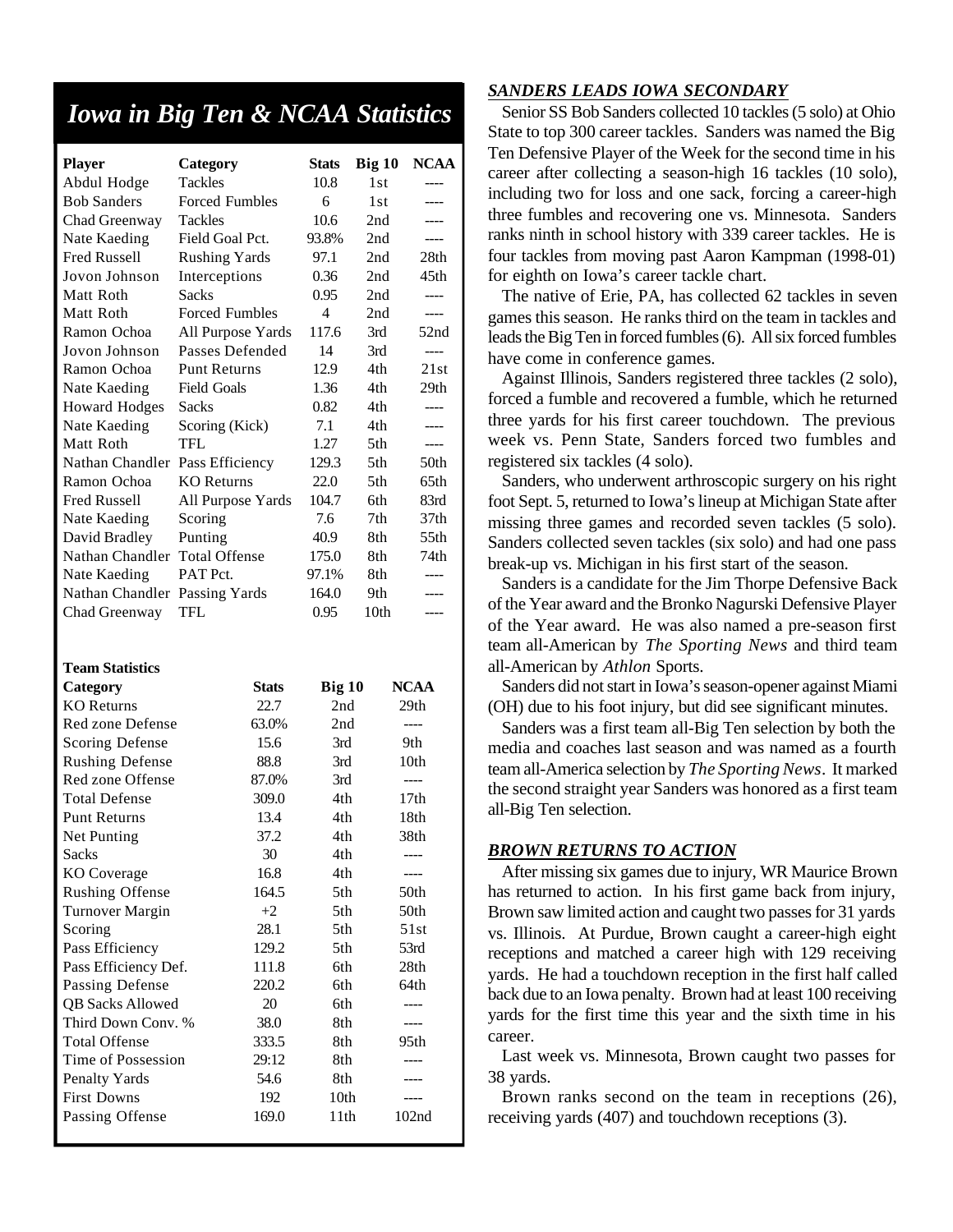## *The Big Ten This Week*

#### **November 15**

Penn State at Michigan State, 11:02 a.m. (ESPN) Ohio State at Michigan, 11:10 a.m. (ABC) Northwestern at Illinois, 11:10 a.m. (ESPN Plus) Purdue at Indiana, 11:10 a.m. (ESPN Plus) Iowa at Wisconsin, 2:37 p.m. (ABC) *Idle: Minnesota*

The native of Ft. Lauderdale, FL, had a 17-yard touchdown reception in the first quarter at Iowa State. Brown did not return to the game after making the touchdown reception, due to injury. He caught one touchdown pass in each of Iowa's first three games.

He caught four passes for 82 yards and one score in Iowa's win over Buffalo and seven passes for 78 yards and one TD in Iowa's season opening win over Miami (OH).

In his first full season as receiver, Brown established a new school record with 11 touchdown receptions. Brown finished with 966 receiving yards, which ranks fourth best in school history. The honorable mention all-Big Ten selection, also ranked fourth nationally with an average 20.1 yards per reception.

Brown's career totals include 75 receptions for 1,380 yards. He ranks 15th in receiving yards and 22nd in receptions on Iowa's career receiving charts.

#### *CONSIDINE LEADS SPECIAL TEAMS*

Junior DB Sean Considine blocked two Iowa State punts, tying the Iowa school record for blocked kicks in a game. His first block was recovered for a Hawkeye touchdown and the second resulted in a field goal. Considine blocked punts last season in wins over Purdue and Utah State, and both were recovered for touchdowns. Iowa's individual record for blocked kicks in a season is three and the record for career blocks is seven.

In addition to his special teams success, he is a leader defensively as well. The native of Byron, IL, is second on the team in interceptions (2) and ranks fifth in tackles (48). He scored his first career points when he returned a fumble 18 yards against Buffalo.

He posted back-to-back career high tackle figures the last two weeks. At Purdue, Considine collected a career-high six tackles (5 solo) and bested that performance with seven tackles (6 solo) last week vs. Minnesota.

He collected a career-high six tackles (5 solo) at Purdue last week.

#### *HODGES AND ROTH ON WATCH LISTS*

Defensive ends Howard Hodges and Matt Roth were named to the pre-season watch list for the Ted Hendricks Defensive End of the Year Award. Hodges was also named to the watch list for the Outland Trophy, which goes to college football's top interior lineman and was named a pre-season third team all-American by *Athlon* Sports.

Hodges collected a career-high 12 tackles (11 solo) in Iowa's victory over Minnesota last week. He collected five tackles, including one sack vs. Penn State in week eight. He registered four tackles, including a career-high three sacks at Ohio State the previous week. At Michigan State, he registered five tackles, including two sacks. He ranks fourth in the Big Ten in sacks (0.81), ranks third on the Hawkeyes in TFL (10) and seventh in total tackles (45).

The native of Copperas Cove, TX, earned first team all-Big Ten honors in 2002 when he recorded 62 tackles, including 11 tackles for loss and nine QB sacks.

Roth ranks second in the Big Ten in sacks (0.95) and fifth in tackles for loss (1.27), ranks second on the Hawkeyes in quarterback hurries (4) and eighth in tackles (42). He has recorded at least one sack in 14 of Iowa's last 18 games, dating back to last year.

Against Illinois, Roth forced a fumble that SS Bob Sanders returned for a three-yard touchdown and collected six tackles (4 solo). He matched his career high with three sacks. His efforts earned him his first Big Ten co-Defensive Player of the Week honor.

The native of Villa Park, IL, led the Hawkeyes in sacks (10) and ranked  $11<sup>th</sup>$  in tackles (48) in 2002. His 10 QB sacks ranked second in the Big Ten in all games and ranked first in conference games only (9). Roth ended the season recording at least one sack in each of the last seven games.

#### *LEWIS HAS BIG GAME*

Junior RB Jermelle Lewis scored a 34-yard touchdown, his first rushing touchdown this season vs. Minnesota last week. Lewis finished the game as Iowa's leading rusher (9 attempts, 63 yards). His first touchdown of the season came on an eight-yard reception at Purdue.

For the season, Lewis has rushed 27 times for 176 yards. The native of Bloomfield, CT, missed Iowa's first seven games recovering from off-season knee surgery.

#### *IOWA STARTS ON OFFENSE*

Iowa has started on offense in 51 of its last 53 games. Iowa's games at Miami, OH (9-7-02) and at Michigan State (9-27-03) are the only contests that the Hawkeyes didn't start on offense. Iowa has started the game on offense in 53 of 59 games under Kirk Ferentz.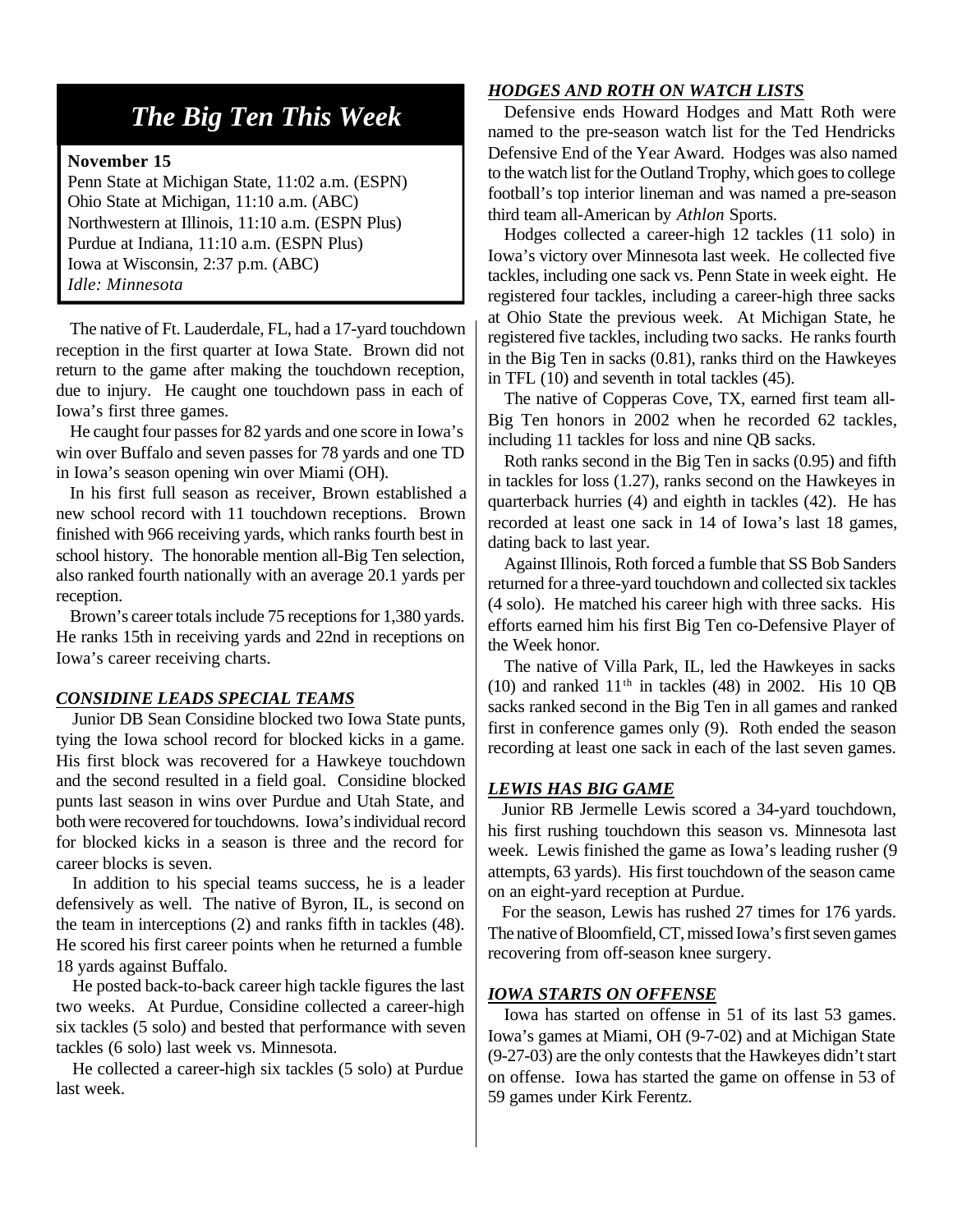#### *LINEBACKERS ARE BIG TEN LEADERS*

Linebackers Chad Greenway and Abdul Hodge have been a force in the middle of Iowa's defense this season. Hodge and Greenway rank one-two in the Big Ten in tackles, respectively. Both have collected double figures in tackles in six of Iowa's last nine games, including the last two contests.

Hodge ranks first in the Big Ten in tackles (10.8) and his 119 tackles tie for 22nd in single season tackles at Iowa.

Last week vs. Minnesota, Hodge tied a career high with 16 tackles (9 solo) and had one pass break-up. At Purdue, Hodge registered a game-high 11 tackles (7 solo), including one for loss. Against Illinois, Hodge collected a team-high nine tackles (7 solo) and recovered his second fumble in as many weeks. Against Penn State, Hodge recovered the first career fumble and returned the first quarter fumble 47 yards, the longest return by Iowa this year. The native of Ft. Lauderdale, FL, also registered five solo tackles against the Nittany Lions.

At Ohio State, he collected a career and game-high 16 tackles, including 1.5 for loss, had one pass break-up and forced a fumble on Iowa's goal line to stop an Ohio State scoring threat. Against Michigan, Hodge collected a gamehigh 13 tackles (3 solo), including one for loss. He registered 15 tackles at Iowa State and then matched his tackle total the next week vs. Arizona State.

Greenway ranks second in the league in tackles (10.6), ranks second on the Hawkeyes in TFL (10.5) and is tied for third in pass break-ups (5). His 117 tackles tie for 24<sup>th</sup> in single season tackles at Iowa.

Greenway has posted 10 tackles the last two games. Four of his 10 were solo last week vs. Minnesota, including two for loss. He also had one pass break-up. Greenway collected seven solo tackles and three assists at Purdue, including one half for loss. He collected eight tackles (2 solo), including one for loss and one pass break-up vs. Illinois. Against Penn State, he registered a game-high 11 tackles (9 solo). He recorded a career-high 17 tackles at Iowa State and duplicated his efforts vs. Arizona State. His performance earned him Big Ten co-Defensive Player of the Week laurels, the first of his career. At Ohio State, Greenway collected 10 tackles (5 solo), including 2.5 for loss. Along with leading the conference in tackles (10.7), he ranks fourth on the Hawkeyes in TFL  $(8.5)$ .

#### *CHANDLER DIRECTS HAWKEYE OFFENSE*

Senior Nathan Chandler has completed 144-257 passes for 1,804 yards, 16 touchdowns and eight interceptions. His 1,804 yards passing rank 15th-best, while his 1,925 yards of total offense rank 14th-best in a single season at Iowa.

His pass efficiency rating of 129.3, ranks fifth in the Big Ten and 50th nationally. Chandler has thrown at least one touchdown pass in ten of Iowa's 11 games. Iowa's game at Ohio State marked the only time this year he failed to toss a touchdown pass. Chandler's 16 touchdown passes tie for third in the league. He has passed for over 200 yards in three straight games.

He has rushed the ball 72 times for 121 yards and five touchdowns. His five rushing touchdowns tie for first on the team with RB Fred Russell.

Last week vs. Minnesota, Chandler completed 17-28 passes for 210 yards and one touchdown, and he also scored on a two-yard run.

Against Illinois, Chandler completed 14-23 passes for a career-high 243 yards and one touchdown.

In Iowa's win over Michigan, Chandler collected career bests in completions (17), attempts (34) and passing yardage (195). He also threw for two touchdowns and ran for another in Iowa's upset win over then-No. 9 Michigan.

Against Arizona State, Chandler completed 15-23 passes for 154 yards, threw for three touchdowns and had one interception. He had thrown 67 passes (20 last season) before his first interception. The three scoring passes are the most for an Iowa QB since Brad Banks had four TD passes in an overtime win at Penn State last year.

Chandler directed the Iowa offense to its first victory over Iowa State in six tries in week three. Chandler completed 7- 14 passes for 72 yards and one touchdown. He also rushed three times for 53 yards, including a career-long run of 42 yards in the second quarter.

Against Miami (OH), Chandler completed 12-19 for 129 yards, two touchdowns and 24 yards rushing. The native of Southlake, TX, was 6-6 for 37 yards on the Hawkeyes' first scoring drive and 7-7 for 40 yards in the first quarter. The scoring drive ended with Chandler's second career touchdown pass. Chandler threw the third touchdown of his career and the second of the game in the fourth quarter when he floated a 28-yard pass to Maurice Brown.

Chandler completed 8-11 passes for 113 yards and two touchdowns in Iowa's victory over Buffalo. He engineered touchdown drives on Iowa's first four possessions, before the coaching staff substituted Drew Tate late in the second quarter.

Chandler transferred to the University of Iowa after one season with Pasadena CC. Chandler saw action in five games last year. The native of Southlake, TX, completed 7-12 passes for 92 yards last year against Akron, which was his first game as a Hawkeye. Chandler threw his first touchdown pass, as a Hawkeye, in Iowa's convincing victory over Northwestern. Chandler finished the game completing 2-2 passes for 33 yards. He combined with QB Brad Banks' 10-10 for 197 yards to break the NCAA record for team passing percentage in a single game. The previous mark was 11-11.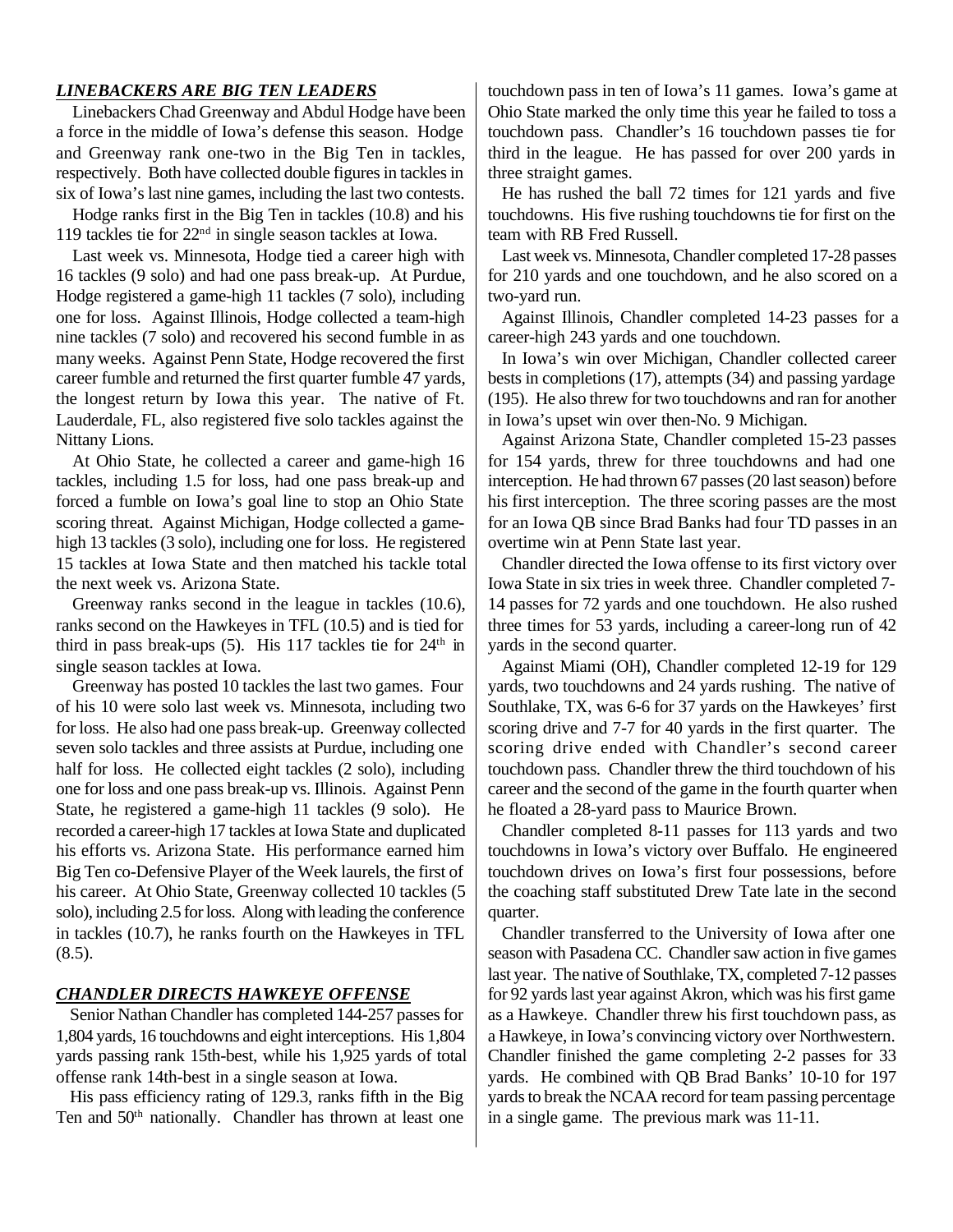#### *IOWA NOTES*

*•* The Hawkeyes are 3-2 against ranked opponents this year. Iowa defeated then-No. 16 Arizona State (21-2), then-No. 8 Michigan (30-27) and then-No. 17 Minnesota (40-22) in Iowa City. The Hawkeyes lost to then-No. 8 Ohio State (19-10) and then-No. 14 Purdue (27-14) on the road.

•Iowa's 18-play, 77-yard game-opening touchdown drive vs. Illinois, that consumed 9:06, marked its longest scoring drive since the Hawkeyes scored a touchdown a 19-play, 81-yard drive that consumed 9:28 against Michigan on 10/20/84.

•The Hawkeyes have won 19 of their last 22 games in Kinnick Stadium, dating back to the end of the 2000 season. Iowa's two losses came against Iowa State (36-31 in 2002) and Michigan (32-26 in 2001).

*•* The Hawkeyes rushed the ball a season-high 51 times vs. Penn State.

*•* Iowa totaled a season-high 505 yards of offense vs. Illinois. The previous season best was 442 vs. Buffalo. The last time Iowa collected 500 yards or more of total offense was vs. Utah State (9/21/02), a span of 19 games.

*•* Iowa has won 17 of its last 20 regular season games. The Hawkeyes' loss at Michigan State on Sept. 27, stopped a 13 game regular season winning streak, the third longest in school history.

*•* Iowa posted five home sellouts this year (Arizona State, Michigan, Penn State, Illinois and Minnesota). Iowa's home attendance average of 65,798 is its best home attendance since 1998 (68,330).

*•* Iowa opponents have scored first in six of the last eight games.

*•* Hawkeye Coach Kirk Ferentz started the season 4-0 for the first time as Iowa's head coach. He has posted a 23-8 (.742) mark over the last 31 games.

*•* Iowa's 56 points against Buffalo mark the first time it has scored 50 points or more since a 62-10 win over Northwestern (11-9-02).

*•* Iowa has blocked four punts this year, all of which have resulted in points. Two of the four punts were recovered and returned for touchdowns (at Iowa State and vs. Penn State).

#### *IOWA BY QUARTERS*

Iowa has outscored its opponents 108-15 and 94-28 in the second and third quarters, respectively. Hawkeye opponents own a 70-58 advantage in the first quarter and a 59-49 edge in the fourth quarter.

#### *ON THE AVERAGE*

Iowa is averaging 5.4 yards on 319 first down plays, 4.7 yards on 234 second down plays, 5.1 yards on 158 third down plays and 2.7 yards on six fourth down plays.

#### *RAZOR SHARP*

Senior Ramon Ochoa returned his first career punts in grand fashion against Buffalo. Ochoa returned three punts for 99 yards. He returned a punt 70 yards for his first career touchdown on his second attempt. The 70-yard scamper marked the 11<sup>th</sup>-longest punt return in school history. The native of Maywood, CA, recorded a 21-yard return on his first attempt and eight yards on his third.

Ochoa has returned 34 punts for an average of 12.9, which ranks fourth in the Big Ten and 21st nationally. He has returned 18 kickoffs for a 22.0 average, which rank fifth in the conference.

For the year, Ochoa leads the Hawkeye wide receiving corps. He ranks first in receptions (31), receiving yards (457) and touchdown receptions (5).

Ochoa has led the Hawkeye receivers three of the last five weeks. Ochoa had his best game at wide receiver in Iowa's win over Minnesota last week, posting career highs in receptions (8) and receiving yards (92). He also caught a six-yard touchdown, his team leading fifth of the year and returned two punts for 56 yards (28.0). Against Penn State, Ochoa caught five passes for 67 yards and caught one touchdown and returned seven punts 50 yards (7.1 avg.). At Ohio State, Ochoa caught four passes for 86 yards, including a career-long 51-yard reception.

Against Michigan, Ochoa recorded 169 yards total offense. Ochoa ran back three punts for 48 yards, three kickoffs for 85 yards and caught two passes for 36 yards, including a crucial 31-yard touchdown that gave Iowa a 10-point cushion (30-20) late in the fourth quarter.

Ochoa caught four passes for 64 yards and two touchdowns in Iowa's win over Arizona State. His 40-yard touchdown reception in the second quarter marked his first scoring reception. His other touchdown was a three-yard reception in the third quarter.

#### *AVERAGE SCORING DRIVES*

Iowa's 48 scoring drives have averaged 6.9 plays, 48.7 yards and 2:47 elapsed time. Twenty-five of Iowa's 48 scoring drives covered 50 yards or more.

The Hawkeyes posted a season-high 18-play, 77-yard drive that amassed 9:06 on their first offensive possession against Illinois in week nine.

Iowa opponents have recorded 27 scoring drives, averaging 8.1 plays, 53.1 yards and 2:54 elapsed time. Seven of Iowa's opponents' 27 scoring drives have covered 75 yards or more.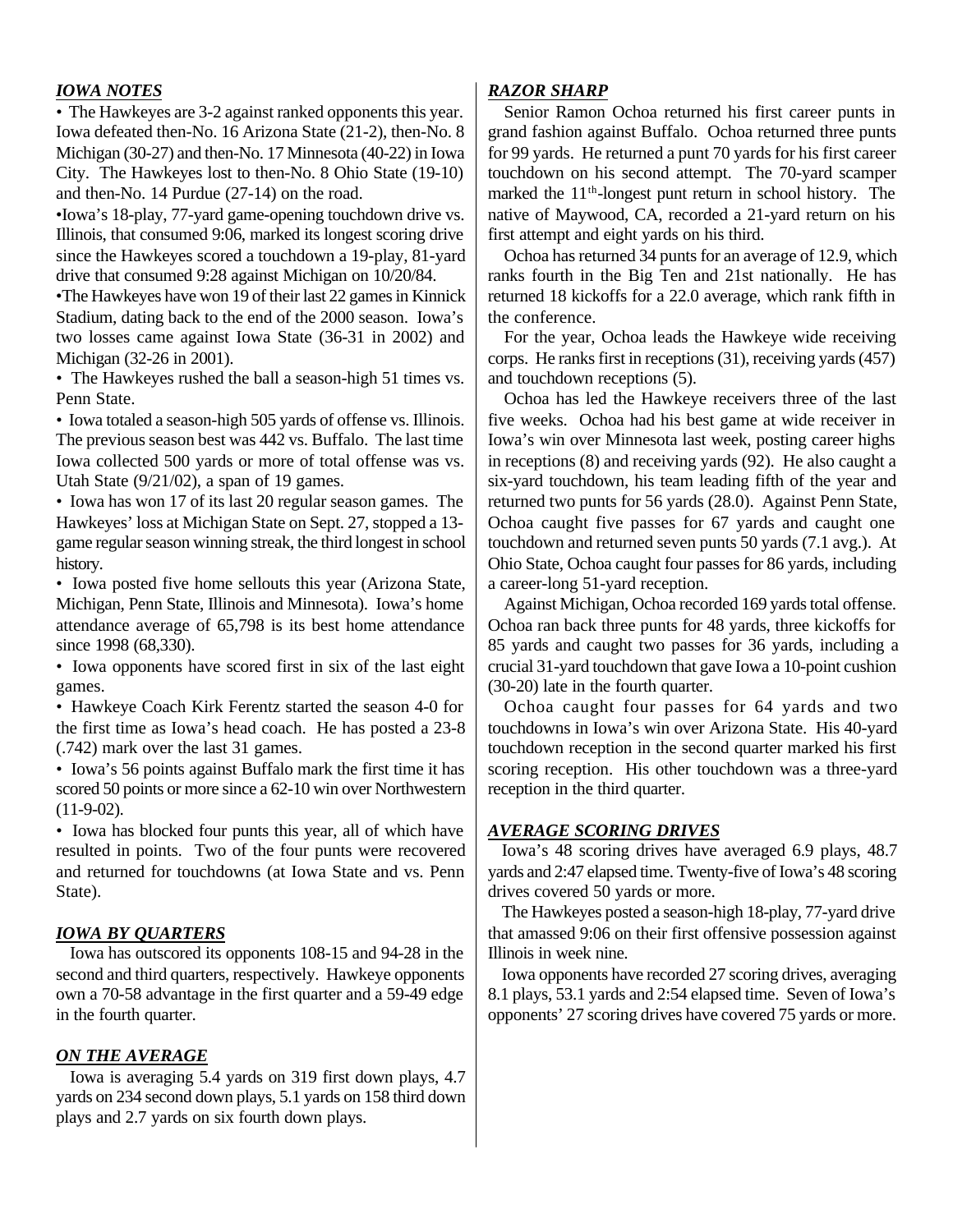#### *BIG PLAY HAWKEYES*

Six of Iowa's 42 offensive plays of 20 yards or more have produced touchdowns. RB Jermelle Lewis scored his first rushing touchdown of the year when he scampered 34 yards vs. Minnesota last week. WR Ramon Ochoa caught a 31 yard touchdown vs. Michigan. WR Maurice Brown caught a 28-yard pass for a touchdown against Miami (OH) and a 23-yard score vs. Buffalo, RB Marcus Schnoor scored on a 33-yard scoring run at Iowa State, while Ochoa caught a 40 yard pass for a touchdown vs. Arizona State.

The Hawkeyes posted five or more offensive plays of 20 yards or more each of the last four weeks.

The Hawkeyes have also recorded big plays on special teams, including six long punt returns (70, 43, 41, 24, 21, 21) and 14 kickoff returns (46, 38, 37, 33, 32, 31, 31, 27, 26, 26, 23, 23, 22, 20). Iowa had four kickoff returns of 20 yards or more last week vs. Minnesota. The Hawkeyes averaged 25.4 yards on five returns against the Golden Gophers.

Iowa's defense has yielded 27 offensive plays of 20 yards or more, including only one three running plays over 20 yards. Michigan and Minnesota both recorded six of the 27. Iowa held Ohio State to only one big play (34-yard passing play) and Purdue to two (20-yard rushing play and a 45-yard touchdown pass).

#### *RUSSELL TOPS 1,000 YARDS*

RB Fred Russell, who is a candidate for the Doak Walker Running Back of the Year Award, joined Sedrick Shaw (1994, 1995, 1996) and Ladell Betts (2000, 2001) as the only Iowa running backs to rush for over 1,000 yards in more than one season. On his last rushing attempt vs. Illinois, Russell scampered 14 yards for a touchdown, which also put him at 1,010 yards for the season. Last year, Russell rushed 220 times for 1,264 yards and nine touchdowns, becoming the 10th Iowa running back to surpass 1,000 yards in a season.

Last week vs. Minnesota, Russell rushed eight times for 23 yards. He also had two kickoff returns for 78 yards, including a 46-yard opening kickoff return that is the longest for the Hawkeyes this year and is a career long.

Against the Fighting Illini, Russell finished the game with 94 yards on 23 carries and two touchdowns. It marked the third time in his career that he rushed for two touchdowns in a game (vs. Akron and at Indiana – both in 2002).

Russell has rushed 243 times for 1,068 yards and five touchdowns. His 1,068 yards rank ninth on Iowa's single season rushing chart. Russell ranks second in the Big Ten and 28th nationally.

Russell led the Iowa offense in its victory over Penn State, rushing a career-high 36 times for 148 yards.

The native of Inkster, MI, has rushed for 100 yards or more in a game five times this year and 13 times in his career. He accomplished the feat in three consecutive games this year as Russell rushed 27 times for 154 yards vs. Arizona State, 23 times for 122 yards at Michigan State and 26 times for 110 yards vs. Michigan.

Russell started the 2003 campaign on the right foot as he rushed 22 times for 167 yards and one touchdown against Miami (OH). Additionally, Russell tallied the longest (66) and second-longest (58) runs of his career. Against Buffalo, Russell tallied 98 yards on 12 carries in a half of play against Buffalo. Russell ranks second in conference rushing (109.7) and sixth in all-purpose yards (110.7).

His career totals include 466 attempts for 2,450 yards and 15 touchdowns, which ranks sixth best for yardage among Iowa running backs. He is 84 yards from moving past Owen Gill (1982-85) for fifth. Russell's career 5.2 average ties for second all-time with Owen Gill (min. 400 attempts). Tavian Banks ranks first with a 5.9 average.

Russell was named to the first all-Big Ten coaches team last year, while he was a second team selection by the media. Russell ranked third in the Big Ten and 14th nationally in rushing (114.9) last year.

#### **Iowa Career Rushing Leaders**

| <b>Name</b>            | <b>Att.-Yards</b> | Avg. | <b>TDs</b> | <b>Years</b> |
|------------------------|-------------------|------|------------|--------------|
| 1. Sedrick Shaw        | 837-4,156         | 5.0  | 33         | 1993-96      |
| 2. Ladell Betts        | 831-3,686         | 4.4  | 25         | 1998-01      |
| 3. Tavian Banks        | 505-2,977         | 5.9  | 33         | 1994-97      |
| 4. Tony Stewart        | 532-2,562         | 4.8  | 17         | 1987-90      |
| 5. Owen Gill           | 489-2,556         | 5.2  | 22         | 1982-85      |
| <b>6. Fred Russell</b> | 474-2,473         | 5.2  | 15         | $2001 -$     |

#### *SPECIAL TEAMS SUCCESS*

After a successful season last year, Iowa's special team continues to shine in 2003. Iowa has scored three special team and two defensive touchdowns this year.

Against Illinois, SS Bob Sanders scored his first career touchdown when he returned a fumble three yards for a touchdown. Against Penn State, LB Jermire Roberts scored his second career touchdown when he returned a blocked punt 26 yards for a score.

At Ohio State, the Hawkeyes scored a touchdown on a fake field goal. Holder David Bradley pitched the ball to place kicker Nate Kaeding, who ran five yards to the right corner of the end zone and scored.

At Iowa State, Sean Considine blocked two punts, both leading to points. Considine's first punt block was recovered in the end zone by Chris Smith, while Kaeding kicked a field goal after the second blocked punt. Against Michigan, DB Chris Smith blocked Iowa's third punt of the season in the third quarter that led to a Kaeding field goal.

Against Buffalo, Ramon Ochoa returned a punt 70 yards for a TD and Considine returned a fumble 18 yards for a score.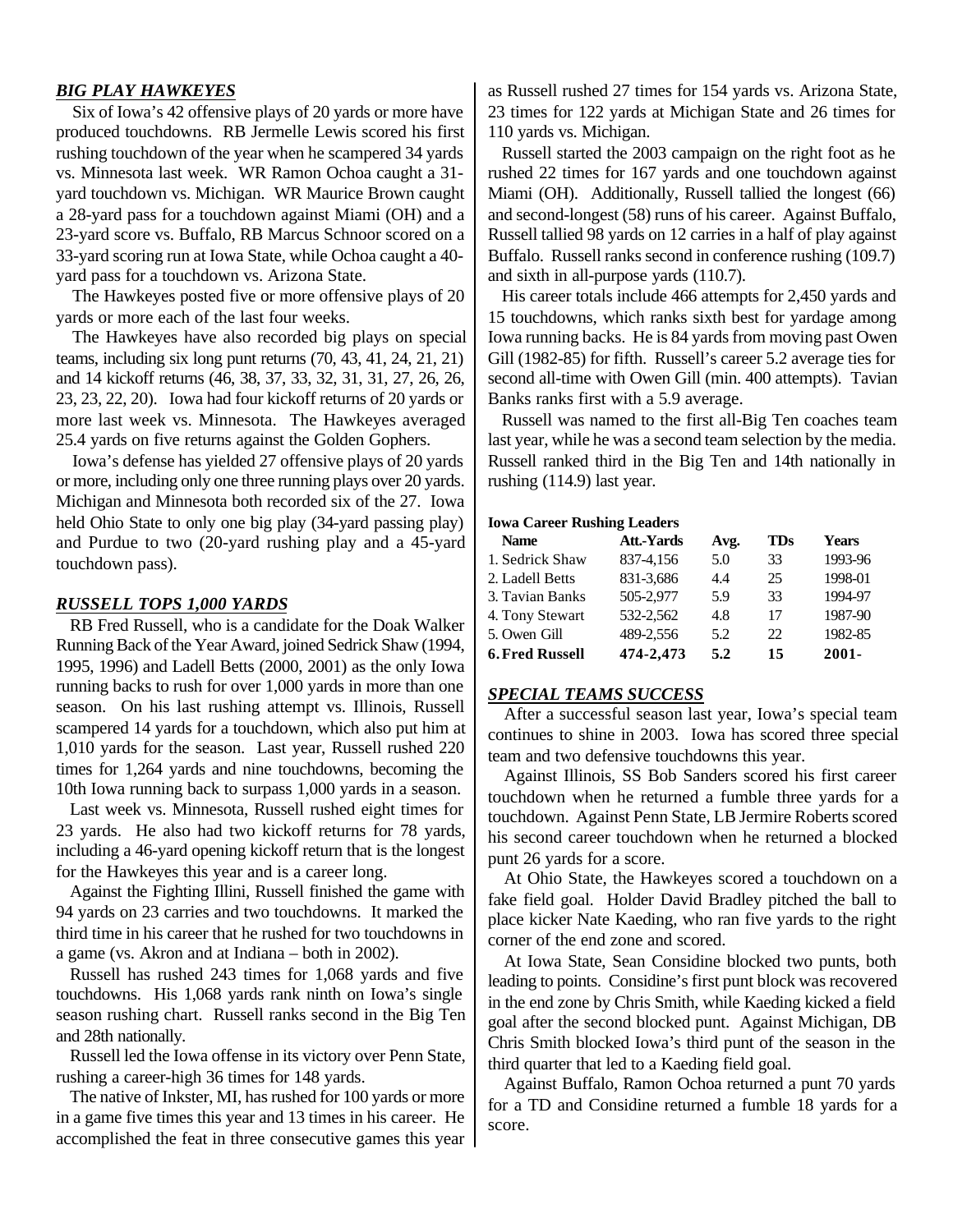Iowa has returned 27 kickoffs for an average of 22.7, 41 punt returns for an average of 13.4. The Hawkeyes rank fourth in the Big Ten and 18th nationally in punt returns and second in the conference and 29th nationally in kickoff returns. Iowa's kickoff coverage unit yields 16.8 yards per return on 32 attempts, which ranks fourth in the Big Ten.

Last year, Iowa's special teams blocked four kicks (two punts, one field goal and one PAT attempt). All four blocks resulted in points for the Hawkeyes. Both blocked punts were recovered in the end zone, while the blocked field goal and PAT attempt were scooped up and returned for scores.

#### *DEFENSE MAKES A STAND*

• Iowa's defense has allowed only five field goals (15 points) in the second quarter and four touchdowns (28 points) in the third quarter this year. Iowa owns a 108-15 advantage in the second quarter and 94-28 in the third quarter.

• Iowa had four players post double figures in tackles last week vs. Minnesota (SS Bob Sanders – 16, LB Abdul Hodge

– 16, LB Howard Hodges – 12, LB Chad Greenway – 10). • Iowa's red zone defense is tops in the Big Ten. Hawkeye opponents score on only 63 percent (17-27) of their possessions inside the 20. The Hawkeyes have forced and recovered two fumbles on the goal line this year (at Ohio State and vs. Minnesota).

*•* Iowa's rushing defense has held seven of its last nine opponents to under 75 yards rushing. The Hawkeyes are the only team in the country to have held seven consecutive opponents to under 75 yards rushing. Purdue snapped Iowa's streak, rushing 44 times for 154 yards. Iowa State rushed for 71 yards on 40 attempts (1.78 avg.). Arizona State was held to 24 yards on 21 attempts (1.1 avg.), Michigan State collected only 45 yards on 32 carries (1.4 avg.), Michigan recorded 74 yards on 33 attempts (2.2 avg.), Ohio State collected 56 yards on 42 attempts (1.3 avg.), Penn State registered 38 yards on 28 carries (1.4 avg.), Illinois posted 59 yards on 26 attempts (2.3 avg.).

• The Hawkeyes held No. 24 Miami (OH) to three points in a 21-3 victory in week one. Since the week one loss to Iowa, the RedHawks have averaged 44.0 points per game and have won nine straight contests.

• Iowa's rushing defense has allowed only three plays of 20 yards or more this season. Iowa State's quarterback scrambled for a 25-yard touchdown in week three, Purdue running back Jerod Void had a 20-yard rush and Minnesota running back Thomas Tapeh had a 30-yard rush last week.

• The Hawkeyes have forced 18 fumbles this year, recovering 11. Iowa has returned two fumbles for touchdowns (Considine

– 18 yards vs. Buffalo and Sanders – 3 yards vs. Illinois).

• Iowa held Penn State without a first down on its first four possessions. In addition, the Nittany Lions failed to convert on its first seven third down conversions and finished the game 2-15.

• Iowa has collected 30 sacks, which ranks fourth in the Big Ten.

• After gaining 16 yards on the first play of the second quarter (its longest play from scrimmage in the game), Arizona State went five straight possessions without a first down.

• After scoring on four of its first five possessions, Michigan failed to score on 11 of its last 12 possessions, which included a one play kneel down at the end of the half.

• Iowa's defense has allowed only 172 points (15.6) in 11 games, which ranks third in the Big Ten and ninth in the nation. Five of the opponents' 16 offensive touchdowns have come against Iowa's second team defense in the fourth quarter of three big wins (Buffalo, Iowa State, Illinois and Minnesota).

• DB Jovon Johnson leads the team with four interceptions this year. He collected his fifth and sixth career interception's in Iowa's season-opening win over Miami (OH). He recorded his seventh career theft in Iowa's win over Arizona State. Two of Johnson's four interceptions this year have come in the end zone.

• Iowa collected four interceptions against Miami (OH) quarterback and Heisman hopeful Ben Roethlisberger. It marked the first time Iowa collected four interceptions in a single-game since a 62-0 victory over Indiana in 1997. Iowa also had four interceptions in a win over Northern Iowa that season.

• Iowa's defense has collected 18 takeaways (11 interceptions and 9 fumbles).

*•* FS Sean Considine has collected two interceptions, two blocked punts and returned a fumble for a touchdown.

#### *GAMES ON TELEVISION*

Iowa's first nine games were televised. Iowa's game vs. Miami (OH) was shown to a national cable audience on ESPN2. Iowa's contest vs. Buffalo was televised by ESPN Plus. The Hawkeyes' game at Iowa State was televised on Fox Sports Net, while its game vs. Arizona State was on ESPN2. Iowa's conference opener at Michigan State was televised to a regional audience on ESPN Plus. ABC televised three consecutive Hawkeye games (vs. Michigan, at Ohio State and vs. Penn State). Iowa's game vs. Illinois was televised regionally on ESPN Plus. Iowa's last two contests (at Purdue and vs. Minnesota) were shown to a national cable audience on ESPN. Saturday's regular season finale at Wisconsin will be televised to a regional audience on ABC.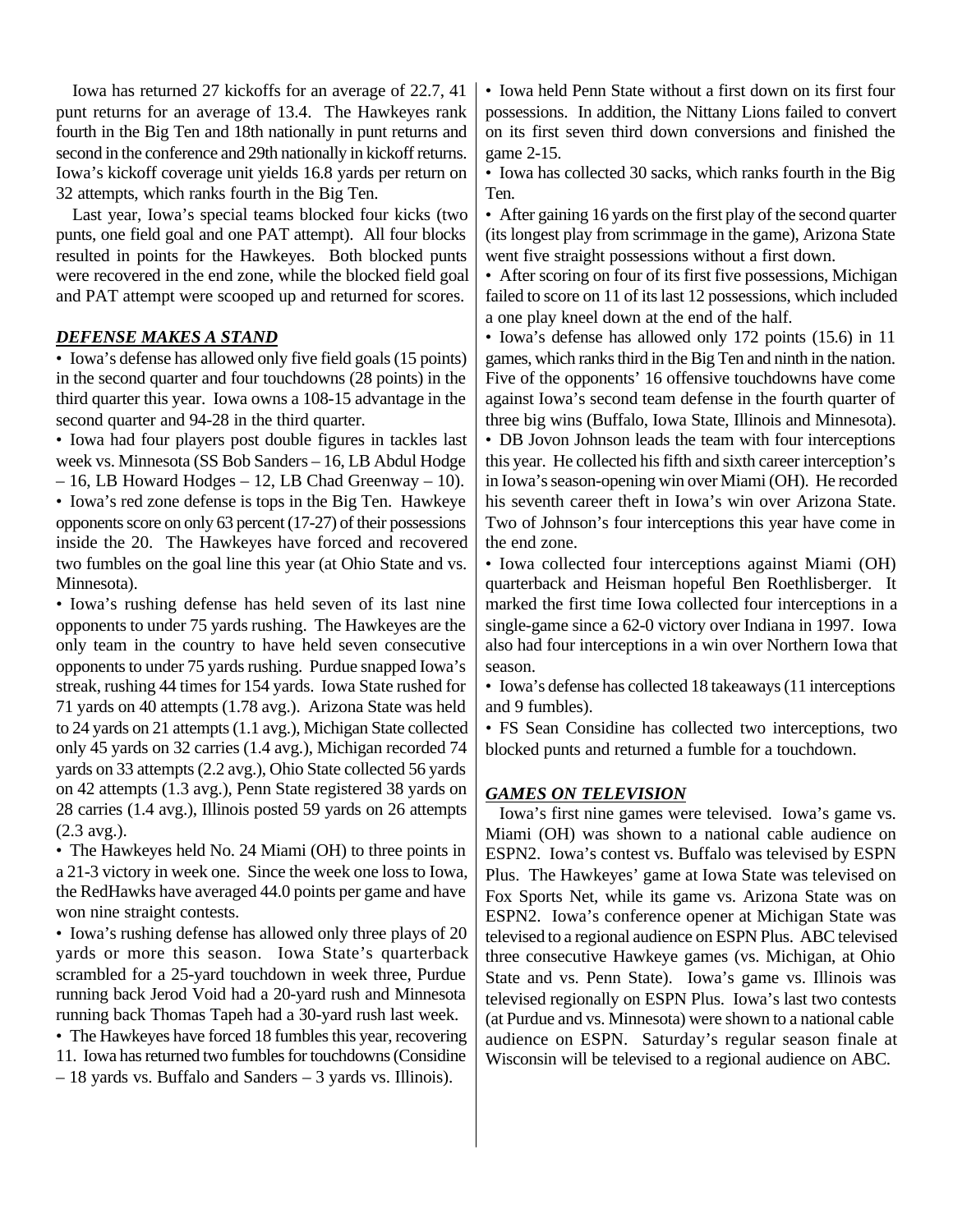#### *IOWA IN THE RED ZONE*

The Hawkeyes have marched inside the red zone 46 times and scored 40 of those times (87.0%).

Iowa was a perfect 6-6 last week vs. Minnesota. The Haweyes scored three touchdowns and three field goals vs. the Golden Gophers. Iowa was also a perfect 6-6 vs. Illinois. The Hawkeyes posted four touchdowns and two field goals against the Fighting Illini.

Three of the Hawkeyes' red zone failures came when they had a comfortable lead and let the clock expire – once each against Miami (OH), Buffalo and Penn State. QB Nathan Chandler fumbled inside the five-yard line against Miami (OH) in Iowa's other scoring failure.

Hawkeye opponents have advanced inside the red zone 27 times and have scored 17 times (63.0%). Iowa's red zone defense ranks first in the Big Ten.

Last week, Minnesota was 3-6, scoring two touchdowns and one field goal. Iowa forced three fumbles inside its own 20, including one at the goal line. Purdue was 2-3, collecting two touchdowns. Penn State is Iowa's only opponent this year not to have an offensive possession reach the red zone. Ohio State failed to score any points on two possessions inside the red zone. A fumble on the goal line and a fumbled snap on a field goal attempt halted two potential scoring drives. Michigan was a perfect 3-3, scoring two touchdowns and converting a field goal. Michigan State scored on all four possessions inside the red zone. Iowa stopped Arizona State's only red zone scoring threat when DB Jovon Johnson intercepted a pass at the goal line. Buffalo and Iowa State each tallied touchdowns, while Miami (OH) kicked a field goal. Miami (OH) was 1-2, Buffalo was 1-1, while Iowa State was 1-3.

#### *POINTS OFF TURNOVERS*

Iowa has scored 53 points off 20 turnovers (9 interceptions and 11 fumbles), plus an additional 19 points following four blocked punts (2 at Iowa State, 1 vs. Michigan and 1 vs. Penn State).

Iowa scored six points (2 field goals) following five Minnesota turnovers last week.

SS Bob Sanders scored his first career touchdown on a three-yard fumble return against Illinois.

WR Matt Melloy caught a two-yard touchdown pass from QB Nathan Chandler following a 47-yard fumble return by LB Abdul Hodge vs. Penn State.

The Hawkeyes scored 10 points after creating two turnovers at Iowa State. QB Nathan Chandler found WR Maurice Brown in the end zone for a 17-yard score after LB Grant Steen recovered a fumble and PK Nate Kaeding connected on a 19-yard field goal after Steen intercepted a pass.

Against Buffalo, DB Sean Considine scored his first career touchdown when he returned a fumble 18 yards for a score in the first quarter. Brown caught a 23-yard touchdown pass from Chandler after Considine intercepted his second pass in as many weeks in the second quarter.

Iowa scored seven points off four Miami (OH) turnovers, all of which were interceptions. DB Jovon Johnson intercepted Miami (OH) quarterback Ben Roethlisberger on its own 21-yard line and returned the pick to the one-yard line, with RB Fred Russell scoring two plays later. The Hawkeyes' other three interceptions came inside the opponents' red zone. Chris Smith recorded his second career interception on Iowa's own three-yard line. Considine collected his first career interception when he picked off Roethlisberger at the 19-yard line. Finally, Johnson recorded his sixth career interception, and second of the day, in the end zone in the fourth quarter.

Iowa has turned the ball over 18 times, including four at Michigan State and three times each at Ohio State and vs. Penn State. Iowa State, Michigan State and Penn State are the only opponents to score any points following an Iowa turnover. The Cyclones scored a touchdown, the Spartans tallied 13 points (1 touchdown and 2 field goals) and the Nittany Lions scored a touchdown following the Hawkeye miscues.

#### *SCHEDULE OVERVIEW*

For the second straight season and for the third time in four years, Iowa's regular season schedule includes 12 games. Iowa will again play seven games in Kinnick Stadium, where it posted a 6-1 mark last season. Eight of Iowa's 12 opponents posted a 5-3 record in post-season bowl games last season. The newest additions to the slate included Arizona State in the non-conference and Ohio State and Illinois in the Big Ten.

Iowa's 2003 schedule includes seven home games: Miami (OH), Buffalo, Arizona State, Michigan, Penn State, Illinois and Minnesota. Road games are at Iowa State, Michigan State, Ohio State, Purdue and Wisconsin. Iowa's bye week was Oct. 11 and does not have to play consecutive road games for the time since 1999.

The Hawkeyes do not play Indiana or Northwestern this year or next. The last time Iowa did not play the Hoosiers was 1990, while 1970 was the last time the Wildcats were not on Iowa's schedule.

#### *HOME GROWN HAWKEYES*

Iowa's roster of 113 players includes 45 players from Iowa. The roster includes 13 players from Illinois, 12 from Texas, eight from Florida, five from New Jersey and California, four from Wisconsin and Minnesota, three from Connecticut, Pennsylvania, two from Arkansas, Michigan and South Carolina and one from Alabama, Kansas, Indiana, New York and South Dakota.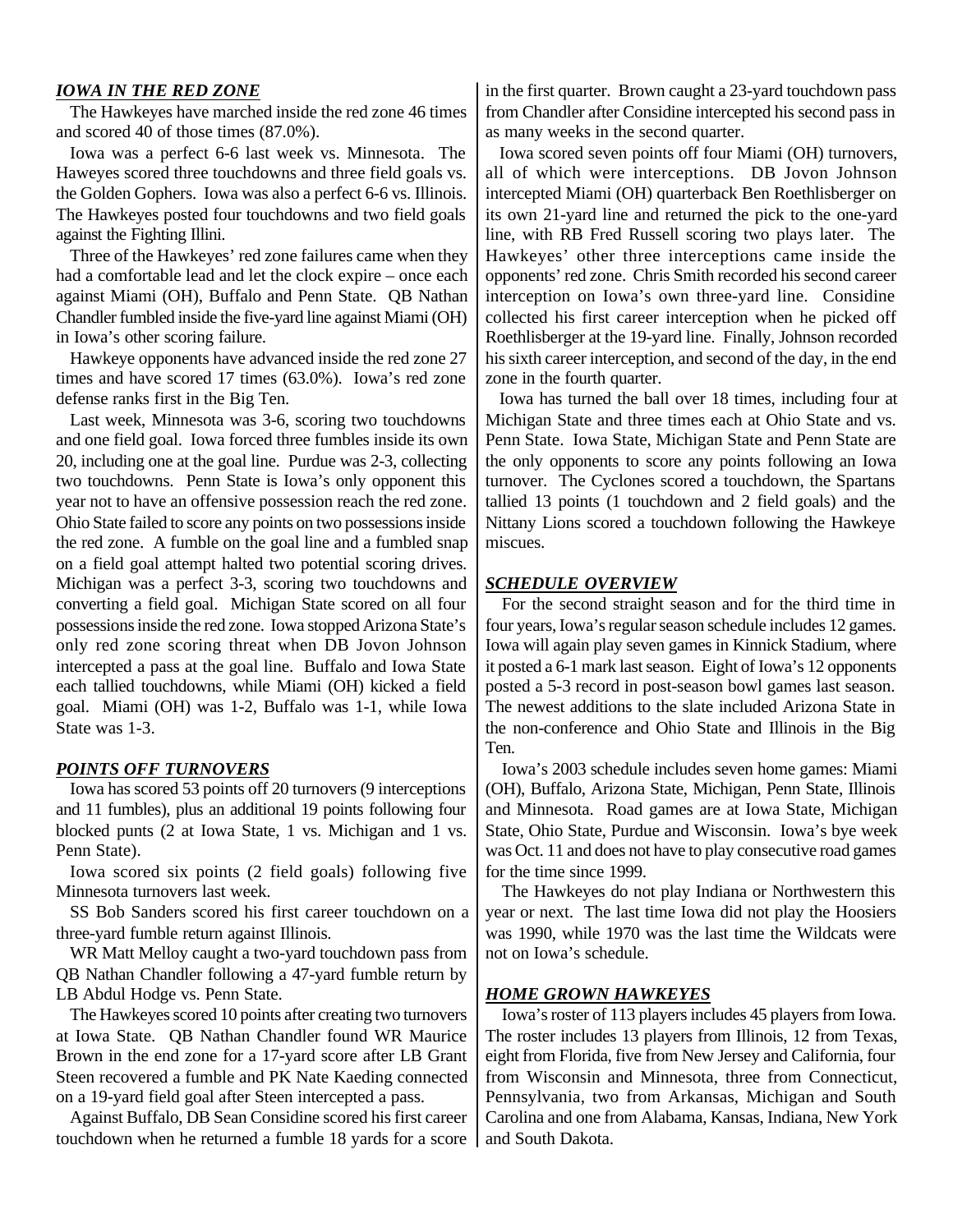#### *MORE THAN ONE*

Fifteen high schools have contributed more than one player to the current Iowa football roster. The leaders are City High of Iowa City and West Des Moines Valley, with three. Twelve schools have two players on the roster.

#### *THE NAME GAME*

Iowa has two players named Chandler (brothers Nathan and Scott), Davis (Calvin and Champ, no relation), Gallery (brothers John and Robert), Johnson (A.J. and Jovon, no relation) and Lewis (George and Jermelle, no relation).

Mike is the most popular first name. There are five Mike's (Elgin, Follett, Humpal, Jones, Klinkenborg) and a Michael (Emalfarb). There are three Matt's (Melloy, Neubauer, Roth). There are three Brian's (Ferentz, Kline, Meidlinger) and two Bryon's (Mattison, Ryther). There are three Eric's (McCollum, Rothwell, Zilisch) and an Erik (Jensen). There are three players named Chris (Brevi, Felder, Smith) and two named David (Bradley, Walker). Two Hawkeye players go by initials, including C.J. Barkema and A.J. Johnson.

#### *THE HAWKEYES, SIZE WISE*

Redshirt freshman DB Ma'Quan Dawkins is the lightest Hawkeye player at 153 pounds, while the shortest players, at 5-8, include RB Fred Russell, DB Bob Sanders and RB Marques Simmons. Both Russell and Sanders earned first team all-Big Ten honors and all-America recognition in 2002. OL Peter McMahon is the heaviest Hawkeye at 323 pounds, while nine Hawkeyes players are listed at over 300 pounds.

The tallest players are 6-8 sophomore offensive tackle C.J. Barkema and redshirt freshman offensive tackle Greg Dollmeyer. Barkema was an all-state basketball player as a prep while Dollmeyer was a member of Iowa's 2002-03 basketball team.

The average Hawkeye player is 6-2 and weighs 233 pounds. That is two inches taller and three pounds lighter than the average Iowa player in 2002.

#### *HAWKEYES BY THE NUMBERS*

Iowa returns 38 lettermen from 2002, including 18 on offense, 18 on defense and two specialists. The Hawkeyes return nine starters on offense and eight on defense, plus PK Nate Kaeding and P David Bradley. The letterman breakdown includes 10 three-year lettermen, 13 two-year lettermen and 15 one-year lettermen.

The total roster includes 113 players, including 21 seniors, 20 juniors, 24 sophomores, 20 redshirt freshmen and 28 true freshmen.

#### *IOWA DEPTH CHART*

Iowa's depth chart includes 20 seniors, 12 juniors, 13 sophomores, six redshirt freshmen and three true freshmen. These numbers do not include return specialists. Iowa's three true freshmen include quarterback Drew Tate, offensive lineman Mike Jones and full back Champ Davis.

#### *LESTER ERB HONORED*

Iowa's Lester Erb was named the *American Football Monthly* Division I Special Teams Coordinator of the Year. The winner is selected based on each team's accomplishments on the field during the 2002 season. Erb is in his fourth season as the Hawkeyes' wide receivers and special teams coach. Under Erb's direction, Iowa's special teams excelled in the kickoff, punting, place-kicking and kick blocks categories. Iowa topped the nation in kickoff returns (25.1 yard average) last year and finished third in Big Ten punt returns (11.8). Four opponent kicks were blocked and all turned into scores for the Hawkeyes.

#### *RON AIKEN ON NCAA COMMITTEE*

Iowa defensive line coach Ron Aiken is one of four Big Ten assistant coaches to be chosen to participate in the first NCAA Advanced Coaching Program, which is a component of the NCAA Coaches Academy. Aiken, along with Michigan assistant head coach John Campbell, Michigan State running backs coach/recruiting coordinator Reginald Mitchell and Illinois assistant coach Donald Thompson were among the 20 coaches selected to attend the Academy.

The Academy is designed to assist minority coaches in excelling in head coaching positions, to enhance and strengthen the skills that many ethnic minority coaches currently possess and to provide exposure and networking opportunities for these coaches. The program will be held Jan. 2-4 in Orlando, FL, and precedes the American Football Coaches Association convention.

#### *WATCHING FROM ABOVE*

Iowa's coaches in the press box during the season are Lester Erb (receivers and special teams), along with quality control assistant Jon McLaughlin and graduate assistant coaches Michael Ketchum and A.J. Blazek. That leaves Ken O'Keefe (offensive coordinator), Norm Parker (defensive coordinator), Phil Parker (defensive backs), Carl Jackson (running backs), Reese Morgan (offensive line), Darrell Wilson (linebackers), Ron Aiken (defensive line) and Eric Johnson (tight ends) on the sidelines.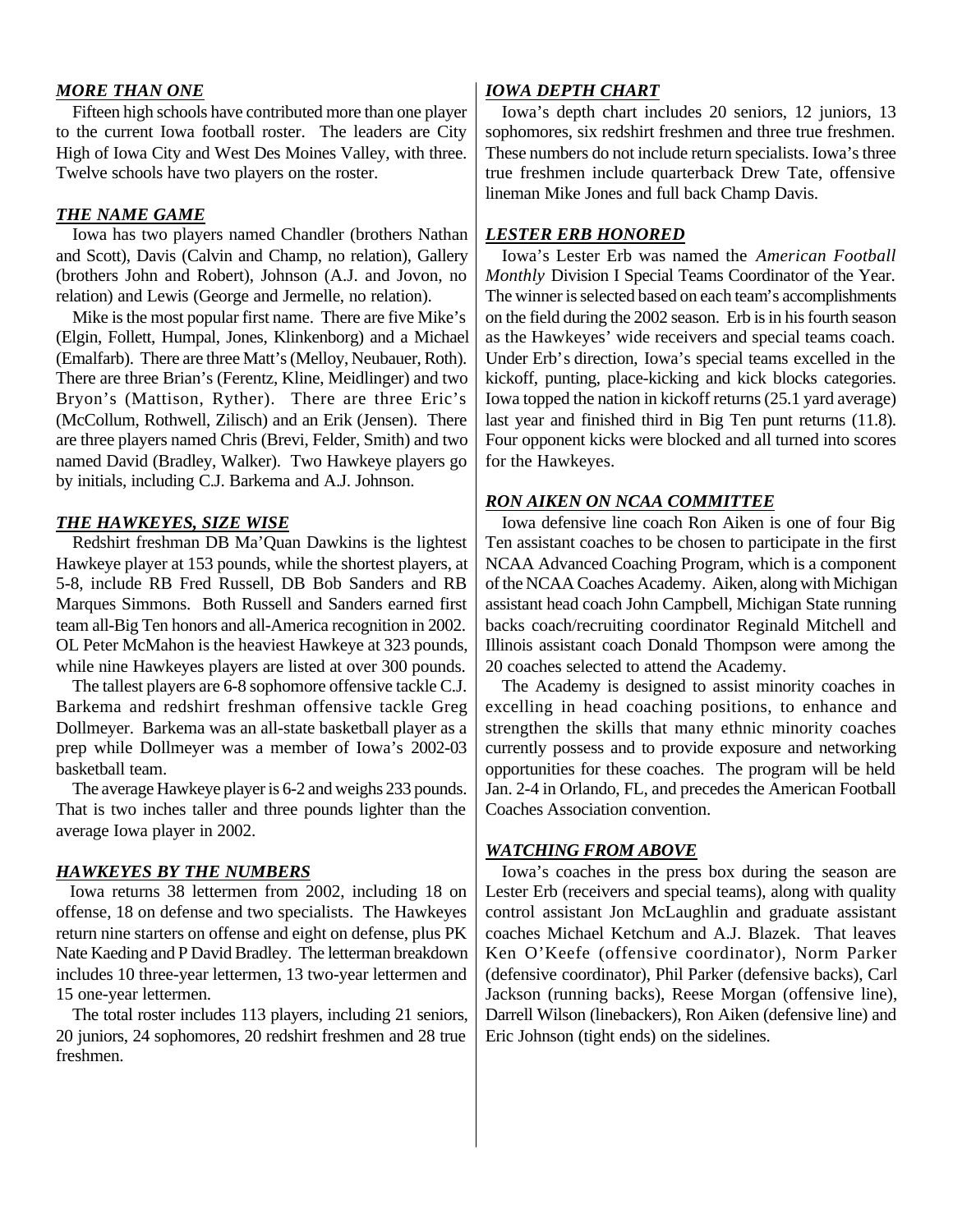#### *ROSE BOWL EXPERIENCE*

Four members of the Iowa coaching staff have coached or played in the Rose Bowl. Kirk Ferentz coached in two Rose Bowl games while on the Iowa staff and Carl Jackson coached in three Rose Bowl games as an Iowa assistant coach. Norm Parker and Phil Parker both coached in the Rose Bowl while on the staff at Michigan State.

#### *BIG TEN TELECONFERENCE*

The Big Ten coaches teleconferences are held each Tuesday. The teleconference begins at 11 a.m. (CT) and each coach is available for 10 minutes. Media wishing to participate in the teleconference can contact the Big Ten Office at 847-696-1010 to obtain the call-in information. All times listed below are central time:

- 11:00 Jim Tressel, OSU
- 11:10 Lloyd Carr, Michigan
- 11:20 Gerry DiNardo, Indiana
- 11:30 John L. Smith, Mich. State

#### **11:40 Kirk Ferentz, Iowa**

- 11:50 Barry Alvarez, Wisconsin
- Noon Ron Turner, Illinois
- 12:10 Joe Tiller, Purdue
- 12:20 Joe Paterno, Penn State
- 12:30 Randy Walker, Northwestern
- 12:40 Glen Mason, Minnesota
- 12:50 Player(s) of the Week, if available

#### *KIRK FERENTZ RADIO SHOW*

Iowa Coach Kirk Ferentz is featured on "Hawk Talk with Kirk Ferentz" each week. The 90-minute radio call-in show is hosted by Gary Dolphin, the play-by-play voice of the Iowa Hawkeyes. The show airs each Wednesday evening at 7 p.m. from Carlos O'Kelly's in Iowa City.

#### *IOWA TV SATELLITE SERVICE*

Each Tuesday Iowa offers video highlights of Coach Kirk Ferentz' weekly news conference, plus player clips & highlights, via satellite. The time will be from 3:30 to 3:45 p.m. (CT). The satellite feed will be available on C-Band, Telesat F-1, Channel 6, Transponder 3B.

#### *IOWA FOOTBALL WITH KIRK FERENTZ*

The weekly television replay show, featuring Iowa Football Coach Kirk Ferentz, is a 30-minute program, which includes Iowa football highlights and weekly features about the University of Iowa football program. Gary Dolphin, the radio play-by-play voice of the Iowa Hawkeyes, hosts the show. Following is a schedule of times the show can be seen in different areas:

| <b>Station/Outlet</b>              | Days and Time, TV Channel                                      |
|------------------------------------|----------------------------------------------------------------|
| CBS2, Cedar Rapids                 | Sun., 10:30 pm                                                 |
| KYOU, Ottumwa                      | Sun., 10 pm                                                    |
| KDSM, Des Moines                   | Sun., 10 pm                                                    |
| WBDQ, Quad Cities                  | Sun., 10 pm                                                    |
| Cable One, Sioux City              | Wed., 9 pm, Ch. 39                                             |
| <b>Spencer Municipal Utilities</b> | Mon. & Tues., 6:30 pm, Ch. 3                                   |
| City of Hawarden                   | Thurs., 7 pm                                                   |
| Sunshine Net. (Orlando, FL)        | Thurs., $2 \text{ pm} (ET)$                                    |
|                                    | Metro Sports (Kansas City, MO) Wed., 8:30 pm & Thurs., 2:30 pm |
| Mediacom, Cedar Rapids             | Tues. & Fri., 7:30 pm, Ch. 10                                  |
| Mediacom, Des Moines               | Tues. & Fri., 7:30 pm, Ch. 22                                  |
| City of Cedar Falls TV Div.        | Thurs., 7:30/9:30/11:30 pm, Ch. 15                             |
| CBTV17, Council Bluffs             | Wed., 7 pm & Sat., 8 am, Ch. 17                                |
|                                    | Sat., 11 am, Ch. 23                                            |
| Lakes 37, Spirit Lake              | Tues., 8:30 pm & Thurs., 8:30 pm,                              |
|                                    | Ch.7                                                           |
| <b>Fairfield Public Access</b>     | Wed., 7:30 pm & Thurs. 8:30 am,                                |
|                                    | Ch.9                                                           |

#### *IOWA FOOTBALL REPLAY SHOW*

The new Hawkeye television program makes its debut this season as it takes highlights from Iowa's most recent game and packages it in a tight and exciting 60 minutes of college football action. Produced by the Iowa Athletic Department in partnership with Mediacom, the Iowa Football Replay Show will air on Mediacom's "Connections" channel in select television markets across the state.

| <b>Television Market</b> | Day, Time, TV Channe     |
|--------------------------|--------------------------|
| Cedar Rapids             | Tues. & Fri., 8 p.m., Ch |
| Des Moines               | Tues. & Fri., 8 p.m., Ch |
| <b>Iowa City</b>         | Tues., 8 p.m., Channel   |
| <b>Ouad Cities</b>       | Fri., 8 p.m., Channel 19 |
| Dubuque                  | Fri., 8 p.m., Channel 18 |

#### **Television Market Day, Time, TV Channel**

Cedar Rapids Tues. & Fri., 8 p.m., Channel 10 Des Moines Tues. & Fri., 8 p.m., Channel 22 Iowa City Tues., 8 p.m., Channel 68 Quad Cities Fri., 8 p.m., Channel 19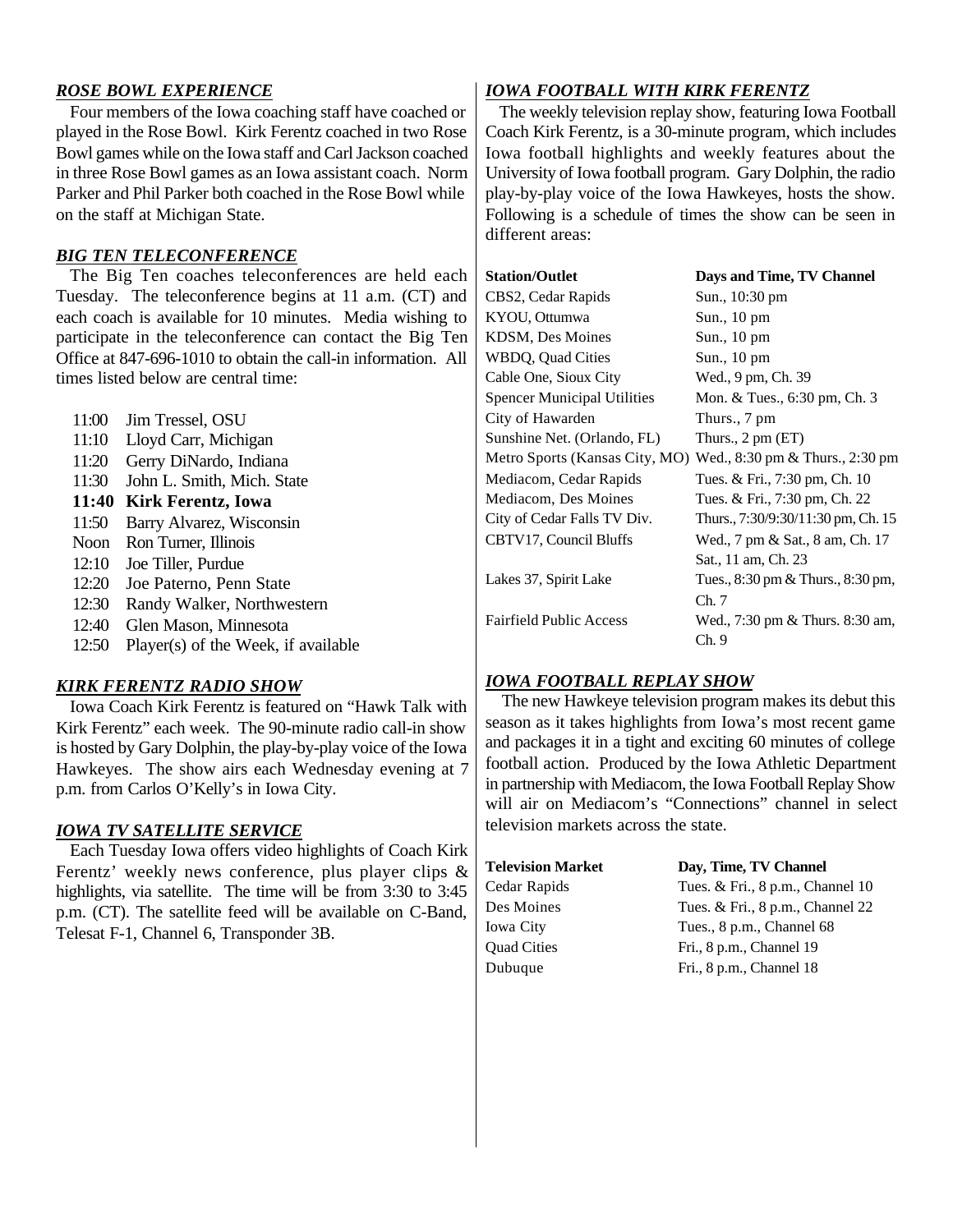

#### **First Rushing Pass. Passing Total Punts- Fum.- Pen. Game Score Downs Att-Net Yards Com.-Att.-In Offense Avg. Lost Yds.** at Iowa 21 22 40-232 129 12-19-0 59-361 5-48.4 1-1 5-45 Miami, OH 3 17 29-54 250 27-42-4 71-304 4-40.8 2-0 5-30 at Iowa 56 28 45-292 150 12-19-0 64-442 3-49.0 1-0 4-30 Buffalo 7 19 56-227 58 7-19-1 75-285 6-38.0 2-2 4-2 Iowa 40 10 37-171 72 7-14-0 51-243 5-34.8 1-1 7-51 at Iowa State 21 22 40-71 319 26-45-1 85-390 6-23.0 1-1 4-40 at Iowa 21 19 45-153 154 15-23-1 68-307 7-38.6 2-1 5-45 Arizona State 2 12 21-24 160 25-44-1 65-184 10-43.7 0-0 7-60 Iowa 10 14 39-107 158 11-23-1 62-265 6-39.7 5-3 10-100 at Michigan State 20 17 32-45 218 28-44-0 76-263 9-48.6 0-0 11-131 at Iowa 30 14 37-100 195 17-34-1 71-295 9-44.2 0-0 4-35 Michigan 27 18 33-74 389 26-49-1 82-463 9-35.3 0-0 6-59 Iowa 10 15 40-66 153 14-27-1 67-219 8-35.1 4-2 7-52 at Ohio State 19 11 42-56 129 11-22-0 64-185 8-44.8 1-1 7-64 at Iowa 26 20 51-212 174 13-26-2 77-386 7-38.1 2-1 9-78 Penn State 14 9 28-38 138 14-27-0 55-176 10-33.5 3-1 2-10 at Iowa 41 24 50-244 261 16-25-0 75-505 4-39.8 1-1 10-88 Illinois 10 12 26-59 206 16-32-0 58-265 7-45.3 4-2 6-44 Iowa 14 16 36-98 203 16-30-1 66-301 6-37.8 0-0 10-72 at Purdue 27 16 44-154 167 13-20-0 64-321 4-43.0 0-0 5-47 at Iowa 40 15 31-134 210 17-28-1 59-344 5-45.2 0-0 3-5 Minnesota 22 29 51-175 388 28-46-1 97-563 3-34.7 5-4 7-66

*November 17, 2003 Game-By-Game Statistics Includes 11 Games*

| <b>Comparing the Statistics</b> |                  |                  |  |  |  |  |  |  |
|---------------------------------|------------------|------------------|--|--|--|--|--|--|
| <b>CATEGORY</b>                 | <b>IOWA</b>      | <b>WISCONSIN</b> |  |  |  |  |  |  |
| <b>Record</b>                   | $8-3, 4-3$       | $7-4, 4-3$       |  |  |  |  |  |  |
| <b>Scoring Offense</b>          | 28.1             | 29.1             |  |  |  |  |  |  |
| <b>Scoring Defense</b>          | 15.6             | 22.8             |  |  |  |  |  |  |
| <b>Rushing Offense</b>          | 164.5            | 188.4            |  |  |  |  |  |  |
| <b>Passing Offense</b>          | 169.0            | 221.5            |  |  |  |  |  |  |
| <b>Total Offense</b>            | 333.5            | 409.8            |  |  |  |  |  |  |
| <b>Rushing Defense</b>          | 88.8             | 131.6            |  |  |  |  |  |  |
| <b>Passing Defense</b>          | 220.2            | 231.9            |  |  |  |  |  |  |
| <b>Total Defense</b>            | 309.0            | 363.5            |  |  |  |  |  |  |
| 3rd & 4th down Conversion %     | $(64-165, .388)$ | $(72-161, .447)$ |  |  |  |  |  |  |
| <b>Turnover Margin</b>          | $+2$             | -1               |  |  |  |  |  |  |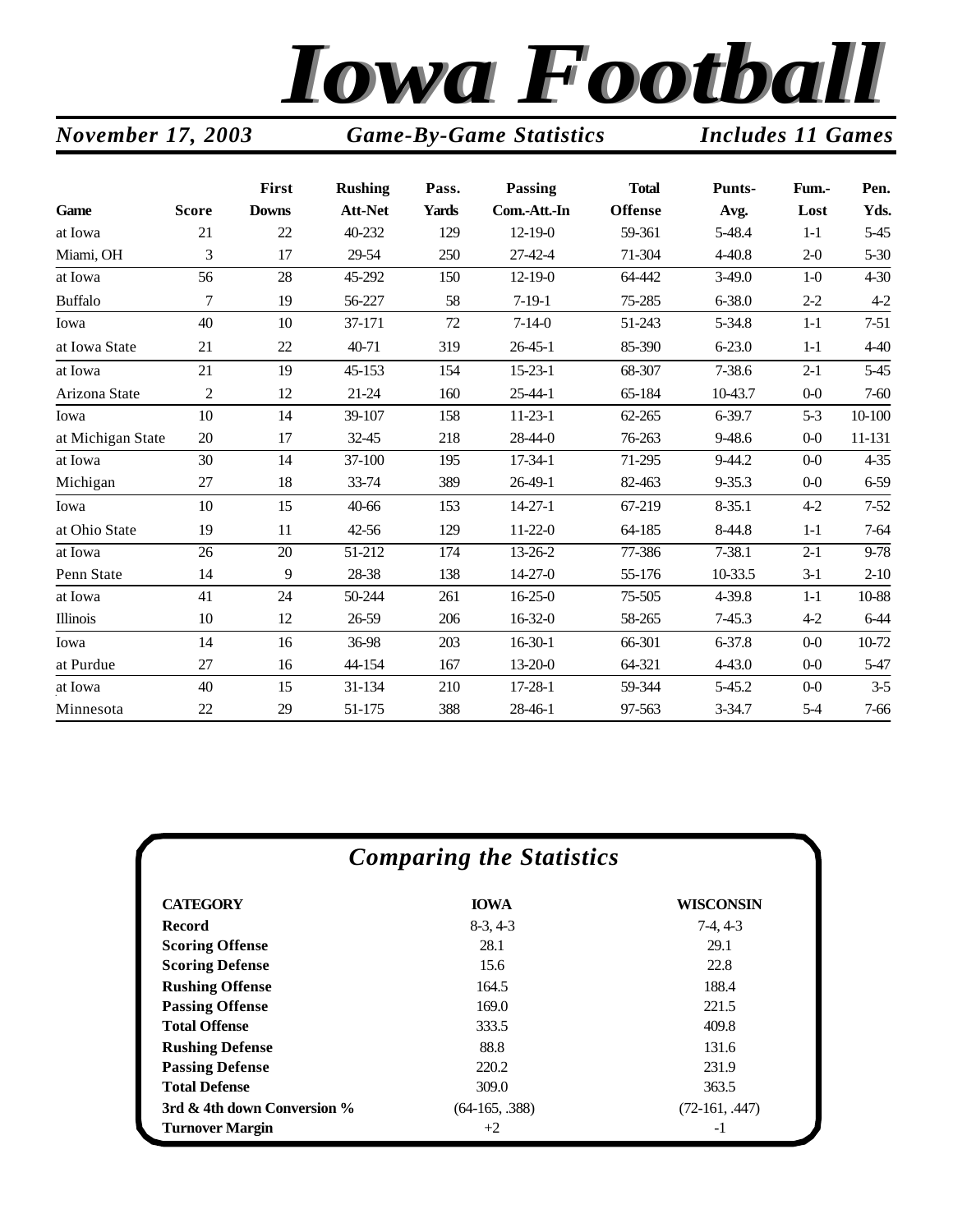

#### *November 17, 2003 Top Performances Includes 11 Games*

#### **Individual**

| Points                               | 16                       | Nate Kaeding at Iowa State/vs. Minnesota       |
|--------------------------------------|--------------------------|------------------------------------------------|
| <b>Rushing Attempts</b>              | 36 (148 yds.)            | Fred Russell vs. Penn State                    |
| <b>Yards Rushing</b>                 | $167(22$ att.)           | Fred Russell vs. Miami (OH)                    |
| Pass Attempts                        | 34 (17 comp.)            | Nathan Chandler vs. Michigan                   |
| Pass Completions                     | 17 (34/28 att.)          | Nathan Chandler vs. Michigan/Minnesota         |
| <b>Yards Passing</b>                 | 243                      | Nathan Chandler vs. Illinois                   |
| Receptions                           | 9 (126 yds.)             | Maurice Brown at Purdue                        |
| <b>Yards Receiving</b>               | $126(8 \text{ catches})$ | Maurice Brown at Purdue                        |
| <b>Yards Total Offense</b>           | 167                      | Fred Russell vs. Miami (OH)                    |
| All-Purpose Yards                    | 167                      | Fred Russell vs. Miami (OH)                    |
| <b>Yards Punt Returns</b>            | 99                       | Ramon Ochoa vs. Buffalo                        |
| <b>Yards Kickoff Returns</b>         | 85 (3 returns)           | Ramon Ochoa vs. Michigan                       |
| Field Goals Made                     | $4(4$ att.)              | Nate Kaeding at Iowa State/vs. Minnesota       |
| <b>Extra Points</b>                  | $5(5$ att.)              | Nate Kaeding vs. Buffalo                       |
| Interceptions                        | 2                        | Jovon Johnson vs. Miami (OH)                   |
| <b>Team Offense (Iowa highs)</b>     |                          |                                                |
| Points                               | 56                       | vs. Buffalo                                    |
| <b>Rushing Attempts</b>              | 51 (212 yds.)            | vs. Penn State                                 |
| Net Yards Rushing                    | 292 (45 att.)            | vs. Buffalo                                    |
| Pass Attempts                        | 34 (17 comp.)            | vs. Michigan                                   |
| Pass Completions                     | 17 (34/28 att.)          | vs. Michigan/Minnesota                         |
| <b>Yards Passing</b>                 | 261                      | vs. Illinois                                   |
| Yards Total Offense                  | 505                      | vs. Illinois                                   |
| <b>Total Plays</b>                   | 77                       | vs. Penn State                                 |
| <b>First Downs</b>                   | 28                       | vs. Buffalo                                    |
|                                      |                          |                                                |
| <b>Team Defense (opponents lows)</b> |                          |                                                |
| Points                               | $\overline{2}$           | by Arizona State                               |
| <b>Rushing Attempts</b>              | 21 (24 yds.)             | by Arizona State                               |
| <b>Yards Rushing</b>                 | 24 (21 att.)             | by Arizona State                               |
| Pass Attempts                        | 19 (7 comp.)             | by Buffalo                                     |
| Pass Completions                     | 7 (19 att.)              | by Buffalo                                     |
| <b>Yards Passing</b>                 | 58                       | by Buffalo                                     |
| <b>Yards Total Offense</b>           | 176                      | by Penn State                                  |
| <b>Total Plays</b>                   | 55                       | by Penn State                                  |
| <b>First Downs</b>                   | 9                        | by Penn State                                  |
| <b>Longest Plays</b>                 |                          |                                                |
| Run                                  | 66                       | Fred Russell vs. Miami (OH)                    |
| Pass                                 | 51                       | Ramon Ochoa from Nathan Chandler at Ohio State |
| <b>Field Goal</b>                    | 55                       | Nate Kaeding vs. Minnesota                     |
| Punt                                 | 75                       | David Bradley vs. Minnesota                    |
| <b>Interception Return</b>           | 24                       | Antwan Allen vs. Michigan                      |
| Fumble Return                        | 47                       | Abdul Hodge vs. Penn State                     |
| Punt Return                          | 70 (TD)                  | Ramon Ochoa vs. Buffalo                        |
| Kickoff Return                       | 46                       | Fred Russell vs. Minnesota                     |
| Scoring drive                        | 87 (7 plays)             | vs. Buffalo                                    |
| Non-scoring drive                    | 79 (5 plays)             | vs. Miami (OH)                                 |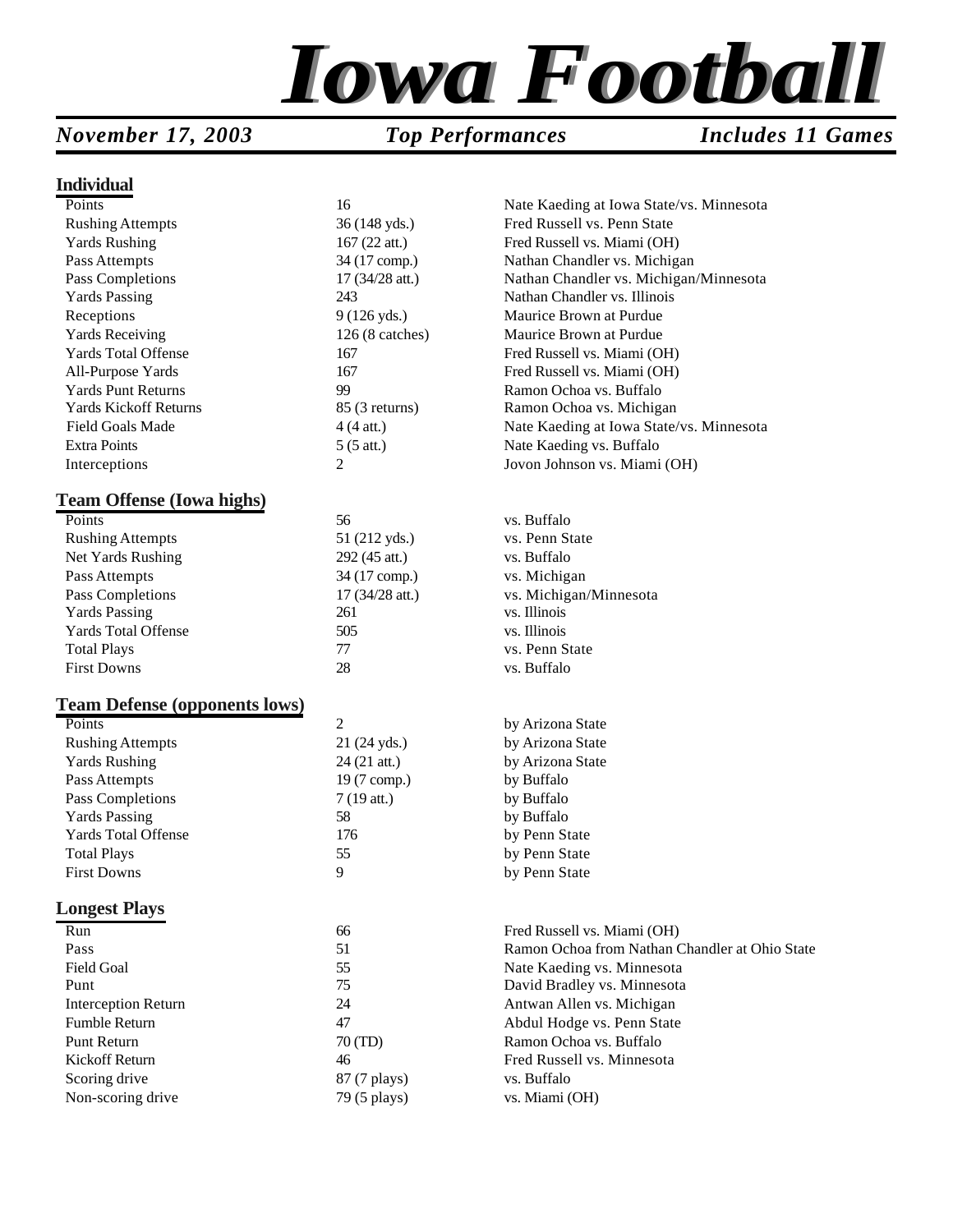

#### *November 17, 2003 The Last Time . . . Includes 11 Games*

#### **A kickoff was returned for a TD . . .**

by Iowa - - C.J. Jones (100 yards), vs. USC, 1/2/03 by an opponent - - Herb Haygood (100 yards), Michigan State, 10/13/01

#### **A punt was returned for a TD . . .**

by Iowa - - Ramon Ochoa (70 yards), vs. Buffalo, 9/6/03 by Iowa - - Jermire Roberts (returned 26 yards after block), vs. Penn State, 10/25/03 by an opponent - - Michael Jenkins (54 yards), Ohio State, 10/18/03 by an opponent - - Roy Manning (recovered in endzone after block), Michigan, 10/27/01

#### **An interception was returned for a TD . . .**

by Iowa - - Derek Pagel (62 yards), vs. Michigan State, 10/12/02 by an opponent - - Yaacov Yisrael (83 yards), Penn State, 10/25/03

#### **A fumble was returned for a TD . . .**

by Iowa - - Bob Sanders (3 yards) vs. Illinois, 11/1/03 by Iowa - - Antwan Allen (85 yards), vs. Michigan State, 10/12/02 (blk. FG return) by an opponent - - Hudhaifa Ismaeli (31 yards), Northwestern, 11/11/95

#### **A blocked PAT attempt was returned for a score . . .**

by Iowa - - D.J. Johnson (99 yards), at Penn State, 9/28/02 by an opponent - - Jason Simmons (85 yards), at Ohio State, 11/2/91

#### **A safety was scored . . .**

by Iowa - - Center snapped ball over punter's head in endzone by Akron, 8/31/02 by an opponent - - Iowa recovered fumble in own end zone, 9/20/03

#### **A player rushed for over 200 yards . . .**

by Iowa - - Tavian Banks (29-314 yards), vs. Tulsa, 9/13/97 by an opponent - - T.J. Duckett (30-248), Michigan State, 10/7/00

#### **A player passed for over 300 yards . . .**

by Iowa - - Jon Beutjer (380 yards) vs. Indiana, 9/30/00 by an opponent - - Asad Abdul-Khaliq (388 yards), Minnesota, 11/15/03

#### **A player scored four TDs . . .**

by Iowa - - Tavian Banks (four rush), vs. Iowa State, 9/20/97 by an opponent - - Darnell Autry (3 rush, 1 rec.), Northwestern, 11/9/96

#### **A team rushed for over 400 yards . . .**

by Iowa - - vs. Tulsa (408 yards), 9/13/97 by an opponent - - Indiana (433 yards), 9/30/00

#### **A team passed for over 400 yards . . .**

by Iowa - - vs. Indiana (426 yards), 10/23/99 by an opponent - - Purdue (410), 10/5/02

#### **A team gained over 600 yards of total offense . . .**

by Iowa - - vs. Northwestern (602 yards), 11/10/01 by an opponent - - Wisconsin (604 yards), 11/13/99

#### **A team scored over 50 points . . .**

by Iowa - - vs. Buffalo (56 points), 9/6/03 by an opponent - - Ohio State (56 points), 10/28/95

#### **A team was held under 50 yards rushing . . .**

by Iowa - - vs. Penn State (38 yards), 10/25/03 by an opponent - - at Purdue (33 yards), 10/6/01

#### **A team was held under 100 yards passing . . .**

by Iowa - - vs. Buffalo (58 yards), 9/6/03 by an opponent - - Iowa State (72 yards), 9/13/03

#### **A team was held under 200 yards of total offense . . .**

by Iowa - - at Ohio State (185 yards), 10/18/03 by an opponent - - vs. Penn State (176 yards), 10/25/03

### *Largest Margins*

#### *Iowa Victories*

| Opponent, year Score          | Mar. |
|-------------------------------|------|
| Iowa Teachers, 1914 95-0      | 95   |
|                               | 92   |
| Iowa Wesleyan, 1890 91-0      | 91   |
|                               | 88   |
| Cornell, 1913 76-0            | 76   |
| Des Moines, 1905 72-0         | 72   |
| Northwestern, 1913 78-6       | 72   |
|                               | 69   |
| Iowa Teachers, 1900  68-0     | 68   |
| Northern Iowa, 1997 66-0      | 66   |
| Northwestern, 1981  64-0      | 64   |
|                               | 63   |
|                               | 62   |
|                               | 62   |
|                               | 61   |
| Washington (Mo.), 1902  61-0  | 61   |
|                               | 61   |
|                               | 60   |
|                               | 60   |
| North Dakota St., 1947 59-0   | 59   |
|                               | 59   |
|                               | 58   |
|                               | 58   |
|                               | 58   |
| Upper Iowa, 1900 57-0         | 57   |
|                               | 56   |
|                               | 56   |
| Utah State, 1957 70-14        | 56   |
|                               | 55   |
| Iowa State, 1985 57-3         | 54   |
| Northern Illinois, 1986  57-3 | 54   |
|                               | 53   |
| Kansas State, 1959 53-0       | 53   |
| Northwestern, 2002 62-10      | 52   |
|                               | 51   |
|                               | 51   |
| Northern Illinois, 1991 58-7  | 51   |

#### *Iowa Defeats*

| Opponent, year Score   | Mar. |
|------------------------|------|
| Michigan, 1902 0-107   | 107  |
|                        | 80   |
|                        | 75   |
|                        | 67   |
| Ohio State, 1950 21-83 | 62   |
|                        | 58   |
|                        | 57   |
| Michigan, 1971 7-63    | 56   |
|                        | 55   |
|                        | 55   |
|                        | 54   |
|                        | 52   |
|                        | 50   |
|                        | 50   |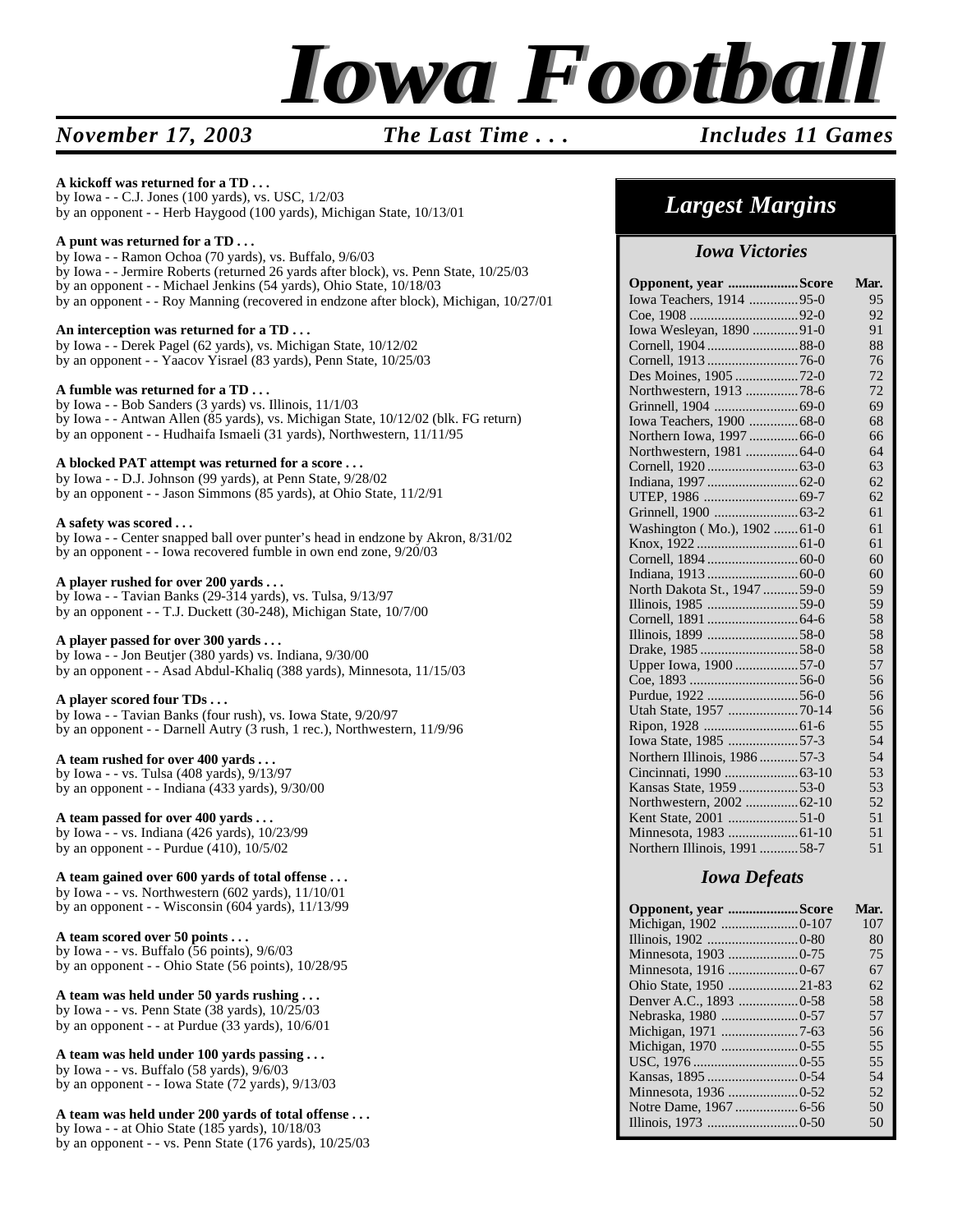

#### *2003 Starting Line-Ups*

#### **OFFENSE**

| <b>Opponent</b> | WR        | TE      | LT      | LG       | C        | $_{\rm RG}$ | <b>RT</b> | QВ       | RB      | FB               | FL           |
|-----------------|-----------|---------|---------|----------|----------|-------------|-----------|----------|---------|------------------|--------------|
| Miami, OH       | Hinkel    | Jensen  | Gallery | Walker   | Ferentz  | Rothwell    | McMahon   | Chandler | Russell | Davis, Ch.       | <b>Brown</b> |
| Buffalo         | Hinkel    | Jensen  | Gallery | Walker   | Ferentz  | Rothwell    | McMahon   | Chandler | Russell | Cervantes        | <b>Brown</b> |
| at Iowa State   | Hinkel    | Jensen  | Gallery | Walker   | Ferentz  | McMahon     | Aiello    | Chandler | Russell | <b>Cervantes</b> | <b>Brown</b> |
| Arizona State   | Hinkel    | Jensen  | Gallery | Rothwell | Ferentz  | McMahon     | Aiello    | Chandler | Russell | Cervantes        | Ochoa        |
| Michigan State  | Ca. Davis | Jensen  | Gallery | Rothwell | Ferentz  | McMahon     | Aiello    | Chandler | Russell | <b>Cervantes</b> | Ochoa        |
| Michigan        | Ca. Davis | Jensen  | Gallery | Rothwell | Ferentz  | McMahon     | Aiello    | Chandler | Russell | <b>Cervantes</b> | Ochoa        |
| Ohio State      | Hinkel    | Jensen  | Gallery | Jones    | Rothwell | McMahon     | Aiello    | Chandler | Russell | <b>Cervantes</b> | Ochoa        |
| Penn State      | Ca. Davis | Jackson | Gallery | Jones    | Rothwell | McMahon     | Aiello    | Chandler | Russell | <b>Cervantes</b> | Ochoa        |
| <b>Illinois</b> | Ca. Davis | Follett | Gallery | Jones    | Rothwell | McMahon     | Aiello    | Chandler | Russell | Cervantes        | <b>Brown</b> |
| Purdue          | Hinkel    | Follett | Gallery | Jones    | Rothwell | McMahon     | Aiello    | Chandler | Russell | <b>Cervantes</b> | <b>Brown</b> |
| Minnesota       | Ochoa     | Jensen  | Gallery | Jones    | Rothwell | McMahon     | Aiello    | Chandler | Russell | Cervantes        | <b>Brown</b> |

#### **DEFENSE**

| <b>Opponent</b> | RE     | DT       | DТ               | LE   | LB           | LB    | LB       | CВ      | CВ    | SS      | FS        |
|-----------------|--------|----------|------------------|------|--------------|-------|----------|---------|-------|---------|-----------|
| Miami, OH       | Hodges | Clauss   | Babineaux        | Roth | <b>Steen</b> | Hodge | Greenway | Johnson | Allen | Smith   | Considine |
| Buffalo         | Hodges | Clauss   | Babineaux        | Roth | <b>Steen</b> | Hodge | Greenway | Johnson | Allen | Smith   | Considine |
| at Iowa State   | Hodges | Clauss   | <b>Babineaux</b> | Roth | <b>Steen</b> | Hodge | Greenway | Johnson | Allen | Smith   | Considine |
| Arizona State   | Hodges | Clauss   | <b>Babineaux</b> | Roth | <b>Steen</b> | Hodge | Greenway | Johnson | Allen | Smith   | Considine |
| Michigan State  | Hodges | Clauss   | <b>Babineaux</b> | Roth | <b>Steen</b> | Hodge | Greenway | Johnson | Allen | Smith   | Considine |
| Michigan        | Hodges | Clauss   | <b>Babineaux</b> | Roth | <b>Steen</b> | Hodge | Greenway | Johnson | Allen | Sanders | Considine |
| Ohio State      | Hodges | Clauss   | <b>Babineaux</b> | Roth | <b>Steen</b> | Hodge | Greenway | Johnson | Allen | Sanders | Considine |
| Penn State      | Hodges | Clauss   | Neubauer         | Roth | <b>Steen</b> | Hodge | Greenway | Johnson | Allen | Sanders | Considine |
| <b>Illinois</b> | Hodges | Robinson | Neubauer         | Roth | Worthy       | Hodge | Greenway | Johnson | Allen | Sanders | Considine |
| Purdue          | Hodges | Robinson | Neubauer         | Roth | Lewis        | Hodge | Greenway | Johnson | Allen | Sanders | Considine |
| Minnesota       | Hodges | Clauss   | Robinson         | Roth | <b>Steen</b> | Hodge | Greenway | Johnson | Allen | Sanders | Considine |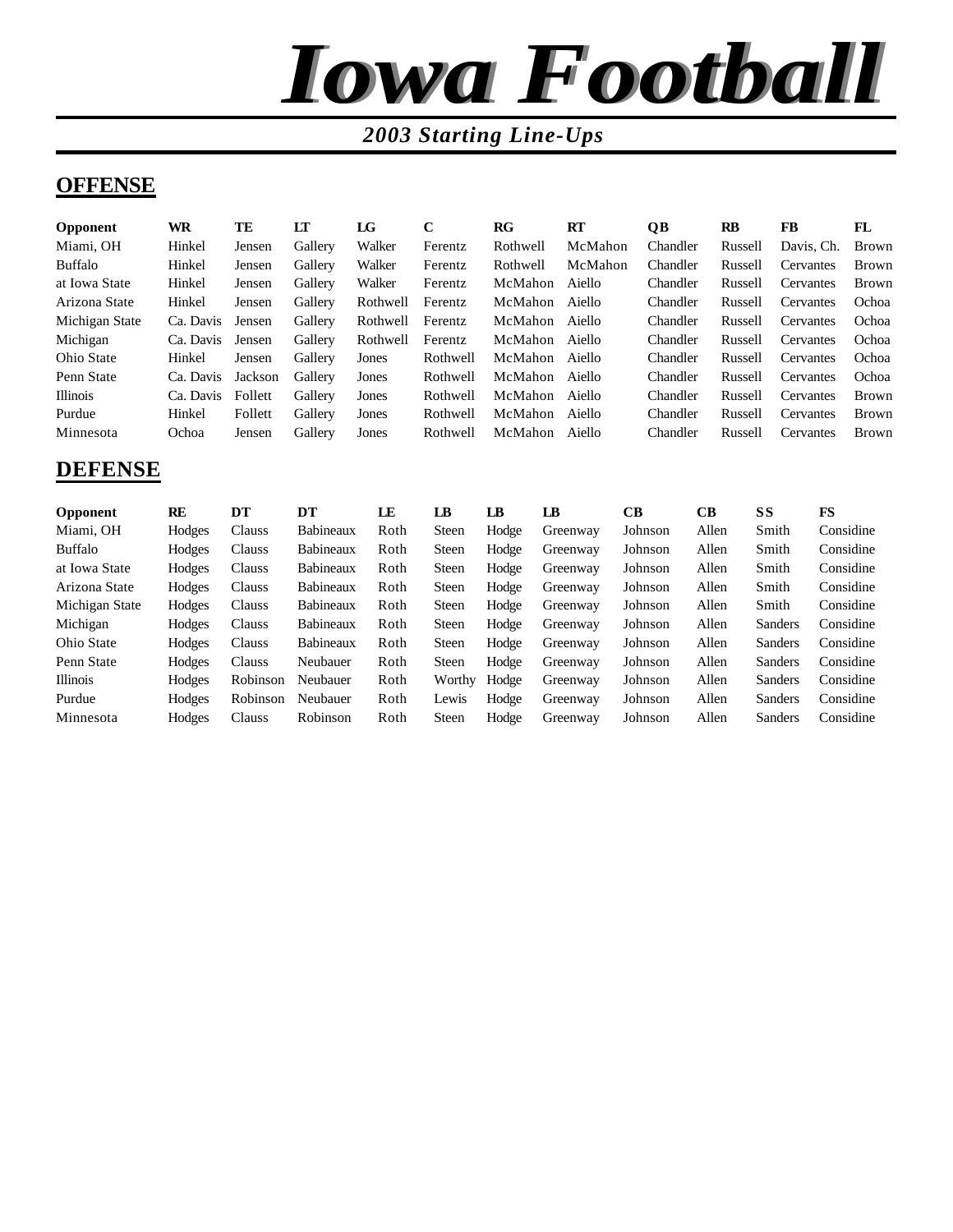# *Iowa Football*

#### *November 17, 2003 Scoring Drives Includes 11 Games*

| Opponent             | <b>Plays</b>                | <b>Yards</b>     | <b>Time of Poss.</b> | <b>Result</b> | Qtr.                    | <b>Play</b>                                      |
|----------------------|-----------------------------|------------------|----------------------|---------------|-------------------------|--------------------------------------------------|
| Miami (OH)           | 12                          | 80               | 5:28                 | TD            | 1                       | Aaron Mickens, 7-yard pass from Nathan Chandler  |
| Miami (OH)           | 2                           | $\mathbf{1}$     | 0:08                 | TD            | $\overline{c}$          | Fred Russell, 1-yard run                         |
| Miami (OH)           | 8                           | 68               | 3:11                 | TD            | 4                       | Maurice Brown, 28-yard pass from Nathan Chandler |
| <b>Buffalo</b>       | 10                          | 73               | 4:57                 | TD            | 1                       | Ed Hinkel, 5-yard pass from Nathan Chandler      |
| <b>Buffalo</b>       | 7                           | 87               | 3:05                 | TD            | 1                       | Fred Russell, 1-yard run                         |
| <b>Buffalo</b>       | 5                           | 51               | 1:43                 | TD            | $\overline{c}$          | Nathan Chandler, 1-yard run                      |
| <b>Buffalo</b>       | 8                           | 46               | 1:59                 | TD            | $\overline{c}$          | Maurice Brown, 23-yard pass from Nathan Chandler |
| <b>Buffalo</b>       | 8                           | 69               | 3:33                 | TD            | $\overline{c}$          | A.J. Johnson, 2-yard run                         |
| <b>Buffalo</b>       | 6                           | 58               | 2:05                 | TD            | 3                       | Marcus Schnoor, 2-yard run                       |
| Iowa State           | 8                           | 37               | 2:54                 | FG            | 1                       | Nate Kaeding, 42-yard field goal                 |
| Iowa State           | 4                           | 40               | 1:57                 | TD            | 1                       | Maurice Brown, 17-pass from Nathan Chandler      |
| Iowa State           | 5                           | 66               | 2:27                 | TD            | $\overline{c}$          | Fred Russell, 3-yard run                         |
| Iowa State           | 6                           | 28               | 2:14                 | FG            | $\overline{c}$          | Nate Kaeding, 23-yard field goal                 |
| Iowa State           | 4                           | $\boldsymbol{2}$ | 1:00                 | FG            | 3                       | Nate Kaeding, 19-yard field goal                 |
| Iowa State           | 4                           | 3                | 1:31                 | FG            | 3                       | Nate Kaeding, 20-yard field goal                 |
| <b>Iowa State</b>    | 1                           | 33               | 0:07                 | TD            | 4                       | Marcus Schnoor, 33-yard run                      |
| Arizona State        | 3                           | 63               | 1:22                 | TD            | $\overline{c}$          | Ramon Ochoa, 40-yard pass from Nathan Chandler   |
| Arizona State        | 7                           | 41               | 2:47                 | TD            | $\overline{c}$          | Erik Jensen, 2-yard pass from Nathan Chandler    |
| Arizona State        | 3                           | 49               | 1:14                 | TD            | 3                       | Ramon Ochoa, 3-yard pass from Nathan Chandler    |
| Michigan State       | 10                          | 80               | 4:10                 | TD            | $\overline{c}$          | Mike Follett, 5-yard pass from Nathan Chandler   |
| Michigan State       | 10                          | 75               | 3:38                 | FG            | 3                       | Nate Kaeding, 23-yard field goal                 |
| Michigan             | 5                           | 54               | 1:41                 | TD            | 1                       | Nathan Chandler, 6-yard run                      |
| Michigan             | $\,$ 8 $\,$                 | 34               | 3:04                 | FG            | $\overline{c}$          | Nate Kaeding, 34-yard field goal                 |
| Michigan             | 3                           | 9                | 1:27                 | TD            | $\overline{c}$          | Calvin Davis, 6-yard pass from Nathan Chandler   |
| Michigan             | 8                           | 20               | 2:11                 | FG            | 3                       | Nate Kaeding, 25-yard field goal                 |
| Michigan             | 4                           | $\mathbf{1}$     | 1:34                 | FG            | 3                       | Nate Kaeding 32-yard field goal                  |
| Michigan             | 10                          | 79               | 4:23                 | TD            | 4                       | Ramon Ochoa, 31-yard pass from Nathan Chandler   |
| Ohio State           | 14                          | 51               | 6:31                 | FG            | 1                       | Nate Kaeding, 36-yard field goal                 |
| Ohio State           | $8\,$                       | 60               | 3:44                 | TD            | 4                       | Nate Kaeding, 5-yard run                         |
| Penn State           | 6                           | 30               | 1:06                 | TD            | $\overline{c}$          | Matt Melloy, 2-yard pass from Nathan Chandler    |
| Penn State           | $8\,$                       | 53               | 3:15                 | TD            | $\overline{c}$          | Ramon Ochoa, 4-yard pass from Nathan Chandler    |
| Penn State           | 9                           | 67               | 3:54                 | TD            | 3                       | Nathan Chandler, 1-yard run                      |
| <b>Illinois</b>      | 18                          | $77 \,$          | 9:06                 | TD            | 1                       | Tony Jackson, 1-yard pass from Nathan Chandler   |
| <b>Illinois</b>      | 9                           | 75               | 2:17                 | FG            | $\overline{c}$          | Nate Kaeding, 23-yard field goal                 |
| Illinois             | 11                          | 80               | 6:02                 | TD            | $\boldsymbol{2}$        | Fred Russell, 2-yard run                         |
| <b>Illinois</b>      | 7                           | 43               | 2:44                 | ${\rm FG}$    | 3                       | Nate Kaeding, 24-yard field goal                 |
| Illinois             | $\ensuremath{\mathfrak{Z}}$ | 57               | 0:51                 | ${\rm TD}$    | 3                       | Fred Russell, 14-yard run                        |
| <b>Illinois</b>      | 8                           | 73               | 4:46                 | TD            | 4                       | Matt Melloy, 13-yard pass from Drew Tate         |
| Purdue               | 9                           | 63               | 4:25                 | TD            | 3                       | Nathan Chandler, 3-yard run                      |
| Purdue               | 12                          | 67               | 5:04                 | TD            | $\overline{\mathbf{4}}$ | Jermelle Lewis, 8-yard pass from Nathan Chandler |
| Minnesota            | 5                           | 44               | 1:29                 | ${\rm FG}$    | 1                       | Nate Kaeding, 27-yard field goal                 |
| Minnesota            | 8                           | $70\,$           | 2:12                 | TD            | $\boldsymbol{2}$        | Nathan Chandler, 2-yard run                      |
| Minnesota            | 6                           | 72               | 2:46                 | TD            | $\mathbf{2}$            | Jermelle Lewis, 34-yard run                      |
| Minnesota            | 1                           | $\boldsymbol{0}$ | 0:05                 | FG            | $\mathbf{2}$            | Nate Kaeding, 55-yard field goal                 |
| Minnesota            | 4                           | 3                | 0:55                 | ${\rm FG}$    | 3                       | Nate Kaeding, 33-yard field goal                 |
| Minnesota            | 4                           | 5                | 1:29                 | FG            | 3                       | Nate Kaeding, 38-yard field goal                 |
| Minnesota            | 4                           | 41               | 1:31                 | TD            | 3                       | Ramon Ochoa, 6-yard pass from Nathan Chandler    |
| Minnesota            | 8                           | 61               | 3:13                 | TD            | $\overline{4}$          | Edgar Cervantes, 1-yard run                      |
| <b>Average Drive</b> | 6.9                         | 48.7             | 2:47                 |               |                         |                                                  |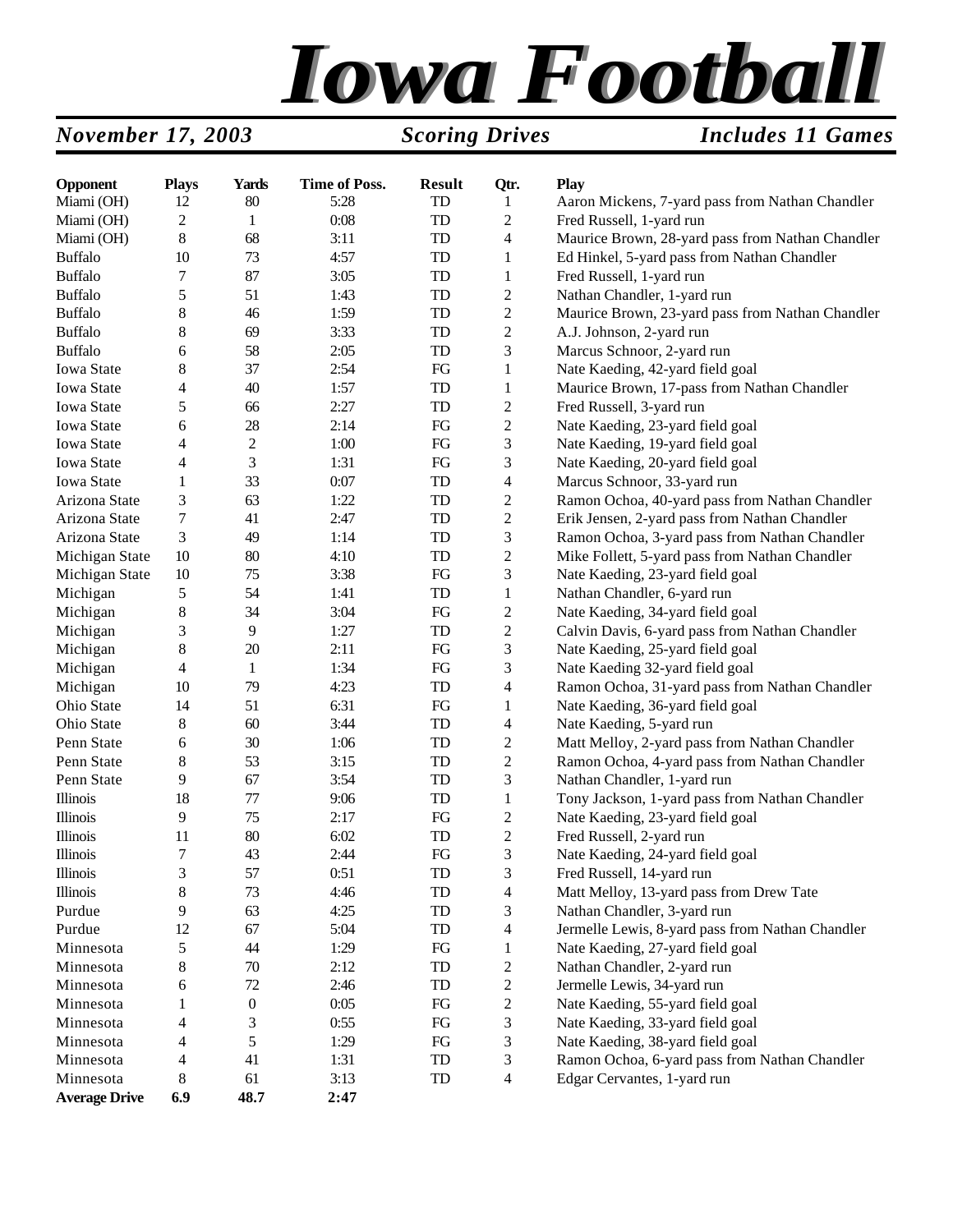

#### *November 17, 2003 20-Yard Plus Plays Includes 11 Games*

| <b>Yards</b> | <b>Type</b>          | Player(s)                               | <b>Opponent</b>      |
|--------------|----------------------|-----------------------------------------|----------------------|
| 70           | <b>Punt Return</b>   | <b>Ramon Ochoa</b>                      | <b>Buffalo</b>       |
| 66           | Rush                 | <b>Fred Russell</b>                     | Miami (OH)           |
| 58           | Rush                 | Fred Russell                            | Miami (OH)           |
| 55           | <b>Field Goal</b>    | <b>Nate Kaeding</b>                     | <b>Minnesota</b>     |
| 51           | Pass                 | Nathan Chandler to Ramon Ochoa          | Ohio State           |
| 47           | <b>Fumble Return</b> | Abdul Hodge                             | Penn State           |
| 46           | Kickoff Return       | Fred Russell                            | Minnesota            |
| 46           | Pass                 | Nathan Chandler to Calvin Davis         | <b>Illinois</b>      |
| 44           | Pass                 | Nathan Chandler to Maurice Brown        | <b>Buffalo</b>       |
| 43           | <b>Punt Return</b>   | Ramon Ochoa                             | Michigan             |
| 42           | <b>Field Goal</b>    | <b>Nate Kaeding</b>                     | <b>Iowa State</b>    |
| 42           | Pass                 | Nathan Chandler to Ramon Ochoa          | Minnesota            |
| 42           | Rush                 | Nathan Chandler                         | <b>Iowa State</b>    |
| 41           | Punt Return          | Ramon Ochoa                             | Minnesota            |
| 40           | Pass                 | <b>Nathan Chandler to Ramon Ochoa</b>   | <b>Arizona State</b> |
| 38           | <b>Field Goal</b>    | <b>Nate Kaeding</b>                     | <b>Minnesota</b>     |
| 38           | Rush                 | <b>Fred Russell</b>                     | Arizona State        |
| 38           | Kickoff Return       | Ramon Ochoa                             | <b>Iowa State</b>    |
| 37           | Kickoff Return       | Ramon Ochoa                             | Michigan             |
| 37           | Pass                 | Nathan Chandler to Matt Melloy          | Michigan State       |
| 34           | <b>Rush</b>          | <b>Jermelle Lewis</b>                   | <b>Minnesota</b>     |
| 34           | Rush                 | Fred Rusell                             | Michigan             |
| 33           | Pass                 | Nathan Chandler to Maurice Brown        | <b>Illinois</b>      |
| 33           | <b>Field Goal</b>    | <b>Nate Kaeding</b>                     | <b>Minnesota</b>     |
| 33           | <b>Rush</b>          | <b>Marcus Schnoor</b>                   | <b>Iowa State</b>    |
| 33           | Kickoff Return       | Ramon Ochoa                             | Purdue               |
| 32           | Kickoff Return       | <b>Fred Russell</b>                     | Minnesota            |
| 31           | Pass                 | Nathan Chandler to Matt Melloy          | <b>Illinois</b>      |
| 31           | Run                  | <b>Fred Russell</b>                     | Michigan State       |
| 31           | Kickoff Return       | Ramon Ochoa                             | Michigan             |
| 31           | Kickoff Return       | Ramon Ochoa                             | Ohio State           |
| 31           | Pass                 | <b>Nathan Chandler to Ramon Ochoa</b>   | Michigan             |
| 30           | Pass                 | Nathan Chandler to Ramon Ochoa          | Purdue               |
| 29           | Pass                 | Nathan Chandler to Maurice Brown        | Minnesota            |
| 29           | Run                  | Jermelle Lewis                          | Purdue               |
| 28           | Pass                 | <b>Nathan Chandler to Maurice Brown</b> | Miami (OH)           |
| 27           | <b>Field Goal</b>    | <b>Nate Kaeding</b>                     | Minnesota            |
| 27           | Pass                 | Nathan Chandler to Tony Jackson         | Penn State           |
| 27           | Pass                 | Nathan Chandler to Calvin Davis         | Michigan             |
| 27           | Rush                 | Jermelle Lewis                          | Minnesota            |
| 27           | Kickoff Return       | Ed Hinkel                               | Miami (OH)           |
| 26           | Pass                 | Nathan Chandler to Maurice Brown        | Purdue               |
| 26           | <b>Punt Block</b>    | <b>Jermire Roberts</b>                  | <b>Penn State</b>    |
| 26           | Kickoff Return       | Ramon Ochoa                             | <b>Illinois</b>      |
| 26           | Pass                 | Nathan Chandler to Calvin Davis         | <b>Illinois</b>      |
| 26           | Kickoff Return       | Ed Hinkel                               | <b>Buffalo</b>       |
| 25           | Pass                 | Nathan Chandler to Calvin Davis         | Minnesota            |
| 24           | <b>Field Goal</b>    | <b>Nate Kaeding</b>                     | <b>Illinois</b>      |
| 24           | Pass                 | Maurice Brown                           | Miami (OH)           |
| 24           | Pass                 | Nathan Chandler to Erik Jensen          | Michigan             |
|              |                      |                                         |                      |